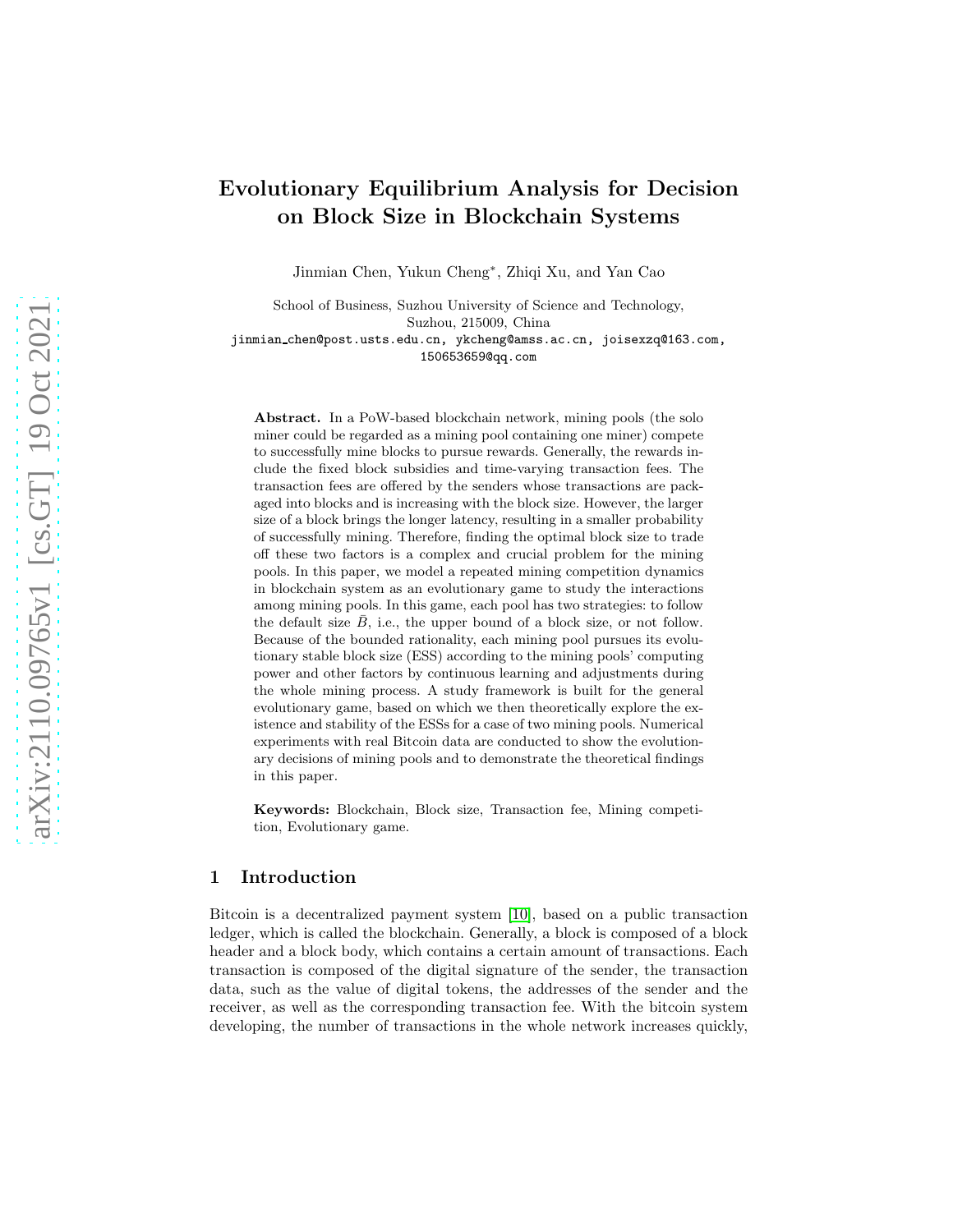while the block size currently is limited to 1 MB. Such a bounded block size results in the congestion of the blockchain network. To alleviate this situation, Segregated Witness (SegWit) [\[9\]](#page-14-1) is brought up and applied to segregate the witness (digital signatures) from the transactions. Then the witness is put into the "extended block", which has no impact on the original block size. By SegWit, a block is able to contain more transactions, enhancing the transaction processing efficiency. This effect is equivalent to expanding the block size to 2 MB. Thus the block size of a newly mining block may be more than 1 MB.

Proof-of-work (PoW) is the most popular consensus applied in bitcoin blockchain system, which reaches a consensus based on miners' computing power. Under the PoW-based consensus protocol, the process of successfully mining a block includes two steps, i.e., solving the PoW puzzle and propagating the block to be verified. During the propagation, the block is likely to be discarded because of long latency which depends on the size of the block. The larger size of block brings the longer latency, leading to a higher chance that the block suffers orphaned [\[5\]](#page-13-0). So, besides raising income from transaction fees by packaging more transactions in a block, miners need to consider a suitable total size of the block that would not deeply increase the probability to be orphaned. With the incentive of transaction fees and the long latency resulting from large block size, how to select transactions and decide the total block size for maximum payoff is critical for every miner.

Game theory has been widely applied in mining management, such as computational power allocation, fork chain selection, block size setting and pool selection. In terms of block size setting, [\[13\]](#page-14-2) analyzed the quantity setting of block space with the effect of a transaction fee market, in which a block space supply curve and a mempool demand curve were introduced to find the optimal block space for the maximum payoff of miners. By proposing a Bitcoin-unlimited scheme, [\[15\]](#page-14-3) modeled a non-cooperative game to examine the interaction among the miners, each of whom chooses its own upper bound of the block size while it invalidates and discards the excessive block that is larger than its upper bound. And the game was proved to exist an unique Nash equilibrium where all miners choose the same upper bound. Given the limitation on the number of transactions included in the block, the interaction on choosing transactions between the miners and the users was modeled as a non-cooperative game by [\[1\]](#page-13-1). The unique Nash equilibrium of this game can be obtained when satisfying certain conditions, which is related to the number of miners, the hash rate, bitcoin value, the transaction fees, the block subsidy and the cost of the mining. As for dynamic evolutionary behaviors in blockchain, [\[8\]](#page-14-4) respectively modeled the dynamics of block mining selection among pools and pool selection among individual miners as an evolutionary game in a proof-of-work (PoW) blockchain network. It identified the hash rate and the block propagation delay as two major factors resulting in the mining competition outcome. Also, in [\[12\]](#page-14-5), evolutionary game was applied to examine the process dynamics of selecting super nodes for transaction verification in the Delegated proof of stake (DPoS) blockchain. The authors found that the strategy of candidates has to do with how much reward they can ob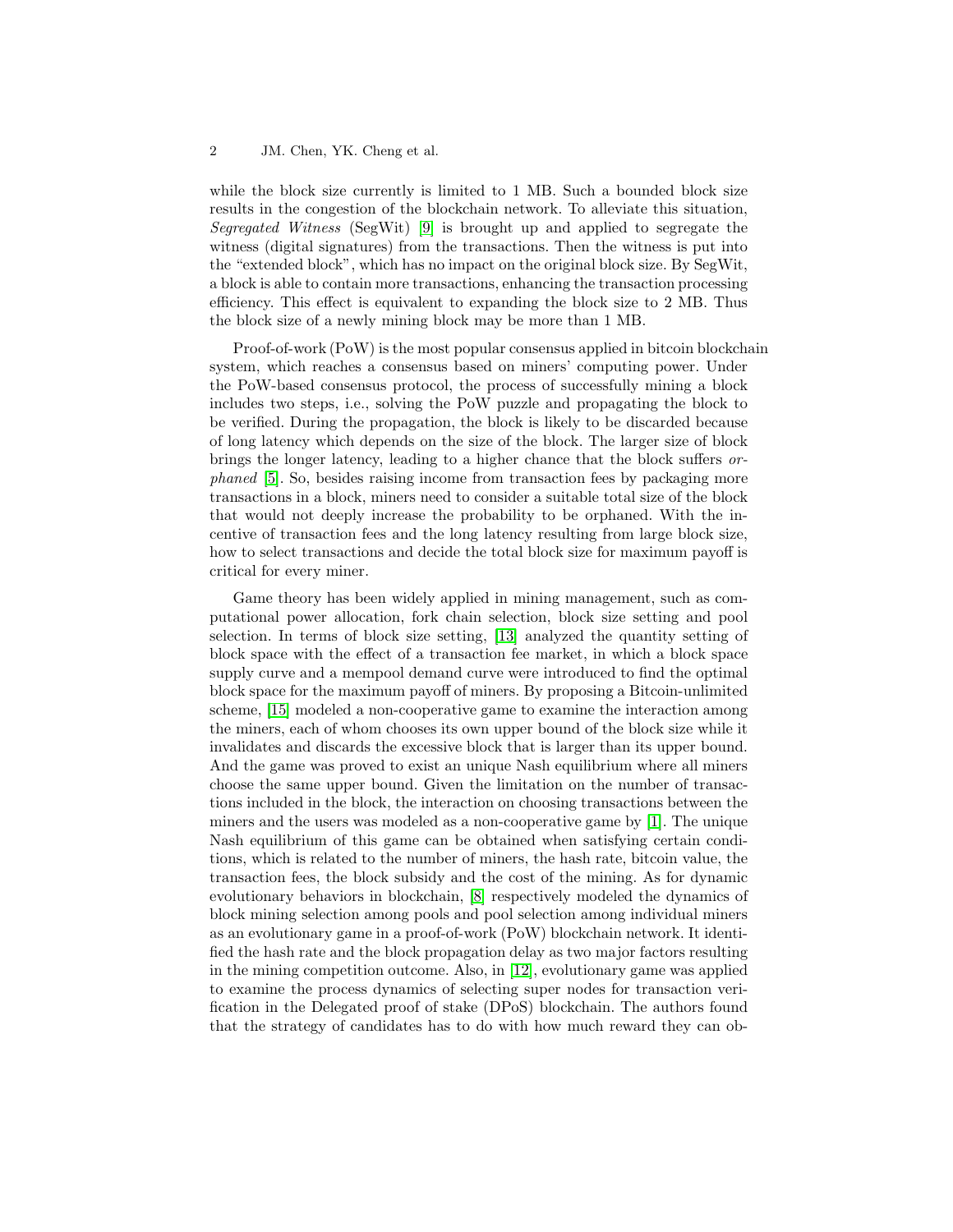tain from the blockchain platform. Inspired by [\[6\]](#page-14-6), we adopt its novel expected payoff function different with that of [\[8\]](#page-14-4), to study the block size determination of mining pools in a dynamic process.

In this work, we assume that the mining pools are bounded rational and can adapt their strategy on different block sizes according to the received rewards. Note that the total computing power of each mining pool and the long latency also affect the choices of pools. Accordingly, we model the repeated mining competition as an evolutionary game, where each pool controlling a certain amount of computing power has to decide whether following the default size—2 MB or not, for maximum payoffs. Evolutionary stable strategies are considered to be the solutions of this game. Then we perform theoretical analysis on the existences and corresponding conditions of the ESS for a special case of two mining pools. Finally, simulations are performed to verify the proposed schemes. In addition, we discuss the impact of the hash rate of pools, the unit transaction fee, the unit propagation delay ,as well as the default block size on the strategy decision of mining pools.

The rest of this paper is organized as follows. Section 2 introduces the system model and the reward function of pools. In Section 3, we formulate an evolutionary game model to study the block size selection problem, and particularly analyze a case of two mining pools. Section 4 presents the numerical results and some additional analysis on different factors, and concludes our study.

## 2 System Model and and Mining Pool's Expected Reward

In this paper, we consider the PoW-based blockchain system where there are  $n$ mining pools, denoted by  $N = \{1, 2, \dots, n\}$ , and each contains several miners. All mining pools compete to mine blocks by costing an amount of computing power, and thus to pursue the corresponding rewards. Similar to [\[3\]](#page-13-2) and [\[4\]](#page-13-3), we assume the whole system is in a quasi-static state, meaning no miners join in or leave the system. Under this assumption, each miner keeps its state unchanged, including which mining pool it is in, and how much computing power it has. This leads to the mining pools' constant scale and their total computing power.

By the consensus protocol of PoW, a mining pool, who obtains the reward, must satisfy the following two conditions: it is the first one to solve a proof-ofwork puzzle by consuming an amount of computing power and it is also the first one to make its mined block reach the consensus. The expected average block arriving interval is about of  $T = 600$  seconds, by adjusting the difficulty of the proof-of-work puzzle. The whole mining process in a blockchain system consists of a series of one-shot competitions, in each of which one block is mined. A oneshot competition can be viewed as a non-cooperative game, in which all mining pools are the players and they shall make decisions on the mined blocks' size to maximize their own rewards.

Similar to the model in [\[6\]](#page-14-6), we compute the expected reward of each mining pool i by regarding its block finding time in one-shot competition as a random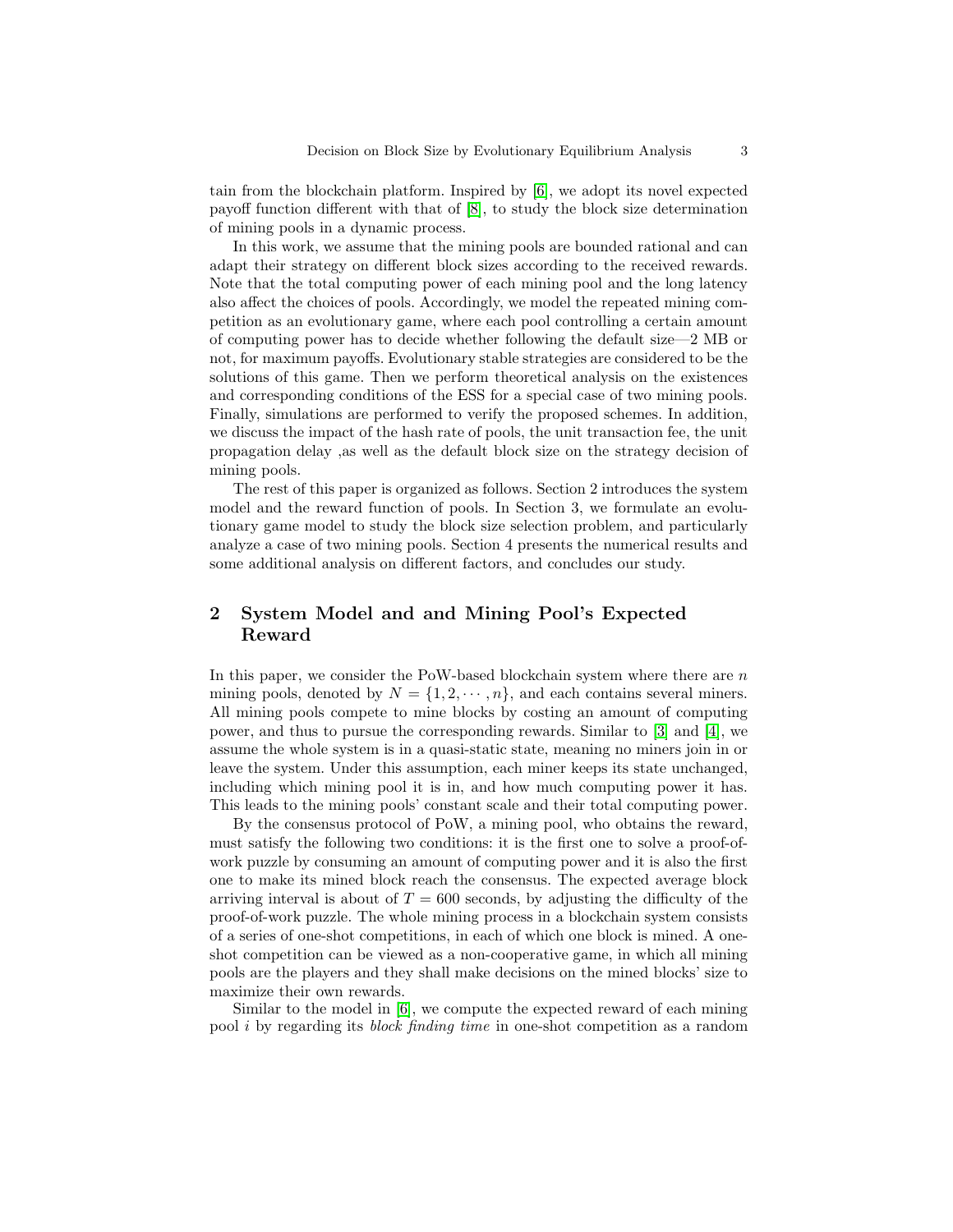variable, denoted by  $X_i$ , which follows the exponential distribution. To be specific, let  $B_i$  be the block size decided by pool i. Denote  $h_i$   $(0 \leq h_i \leq 1)$  to be the relative computing power of pool  $i$ , that is the ratio of pool  $i$ 's computing power to the total computing power in blockchain system. The propagation time of pool *i*'s block is linear with its size  $B_i$ , that is  $q_i = \rho B_i$ . It is obvious that pool *i*'s block cannot reach the consensus if the block finding time is less than the propagation time  $q_i$ . The mining rate of pool i is denoted by  $\lambda_i = \frac{h_i}{T}$ , where  $T = 600$  secs is the average block arriving interval. By the definition of the exponential distribution, the probability density function (PDF) of  $X_i$  is

$$
f_{X_i}(t; B_i, \lambda_i) = \begin{cases} 0, t < q_i; \\ \lambda_i e^{-\lambda_i(t - q_i)}, t \ge q_i. \end{cases} \tag{1}
$$

and the cumulative distribution function (CDF) of  $X_i$  is

$$
F_{X_i}(t; B_i, \lambda_i) = Pr(X_i \le t) = \begin{cases} 0, \ t < q_i; \\ 1 - e^{-\lambda_i(t - q_i)}, \ t \ge q_i. \end{cases}
$$

So, the probability that block finding time of pool  $i$  is larger than  $t$  is

$$
Pr(X_i > t) = 1 - F_{X_i}(t; B_i, \lambda_i) = \begin{cases} 1, & t < q_i; \\ e^{-\lambda_i(t - q_i)}, & t \ge q_i. \end{cases}
$$

Define X to be the block finding time among all mining pools. Then  $X =$  $\min_{i \in \mathbb{N}} \{X_i\}$ , i.e. the first time to find a block, and hence

<span id="page-3-0"></span>
$$
Pr(X > t) = \Pi_{i=1,\dots,n} Pr(X_i > t) = \Pi_{i \in Active(t)} Pr(X_i > t)
$$
  
=  $e^{\sum_{i \in Active(t)} [-\lambda_i(t - q_i)]}$ , (2)

where  $Active(t) = \{i | q_i \le t\}$  is the pool set, each pool i in which has the propagation time less than time t. For convenience, we call each pool i in  $Active(t)$ an active pool at time t.

From the probability function of [\(2\)](#page-3-0), it is not hard to derive the CDF and PDF of random variable  $X$  as the follows

$$
F_X(t; \mathbf{B}, \lambda) = 1 - Pr(X > t) = 1 - e^{\sum_{i \in Active(t)} [-\lambda_i(t - q_i)]};
$$
\n(3)

$$
f_X(t; \mathbf{B}, \lambda) = \left( \sum_{i \in Active(t)} \lambda_i \right) e^{\sum_{i \in Active(t)} \left[ -\lambda_i(t - q_i) \right]},\tag{4}
$$

where  $\mathbf{B} = (B_1, \dots, B_n)$  and  $\lambda = (\lambda_1, \dots, \lambda_n)$ .

As stated before, the reward of a mined block comes from two aspects: the fixed subsidies  $R$  (e.g., 6.25 BTC for one block currently), and a variable amount of transaction fees. Particularly, the transaction fees are more dependent on the size of a block, since a block with a larger size contains more transactions. For the sake of simplicity, we assume the total transaction fee is linearly dependent on the block size, i.e.,  $\alpha B_i$ . This is similar to the suggested pricing standard of transaction fee for users in some token wallets, such as 0.0005 BTC per KB [\[11\]](#page-14-7). So the total reward for a block mined by pool i is  $R + \alpha B_i$ . In addition, the probability that a pool  $i$  solves the proof-of-work puzzle at time  $t$  is the ratio of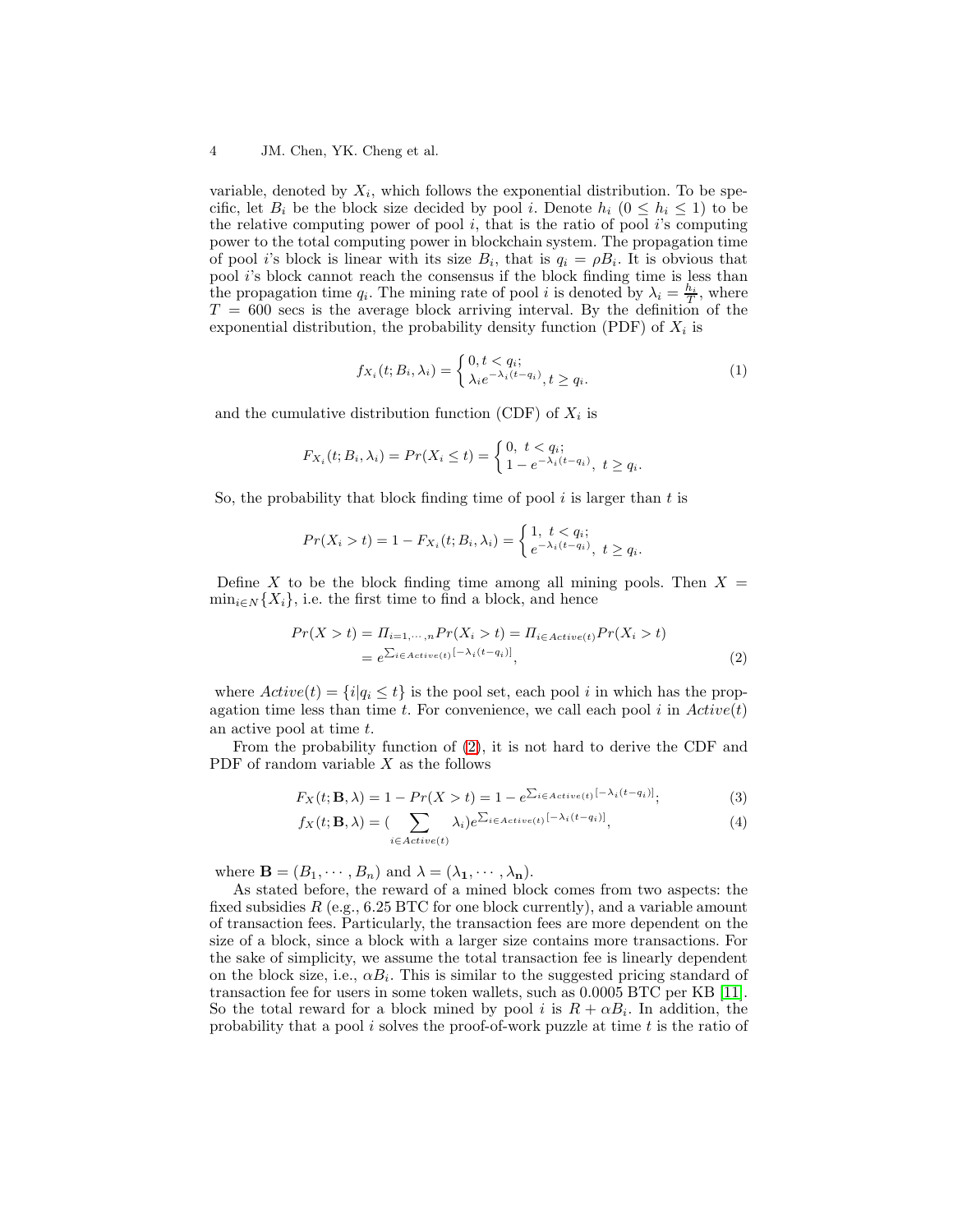its computing power to all other active mining pools at time  $t$ . Then the reward of mining pool  $i$  in expectation at time  $t$  is

$$
E(reward_i|X=t) = \begin{cases} 0, \ t < q_i; \\ \frac{h_i}{\sum_{j \in Active(t)} h_j}(R + \alpha B_i), \ t \ge q_i. \end{cases}
$$
 (5)

and then its reward in expectation is expressed as

$$
U_i = E[E(reward_i|X = t)]
$$
  
=  $\int_{-\infty}^{+\infty} E(reward_i|X = t) \cdot f_X(t; \mathbf{B}, \lambda)dt$   
=  $\lambda_i(R + \alpha B_i) \sum_{l=i}^{n} \frac{e^{\sum_j \lambda_j (q_j - q_l)} - e^{\sum_j \lambda_j (q_j - q_l + 1)}}{\sum_{j \in Active(q_l)} \lambda_j},$  (6)

where  $q_{n+1} = +\infty$ .

## 3 Evolutionary Game Model for Decision on Block Size

In a PoW-based blockchain system, we suppose that there are  $n$  independent mining pools, each pool i owning an amount of relative computing power  $h_i$ . The whole mining process is a series of one-shot competitions, and all mining pools compete to mine a block to win the reward in each one-shot. In this paper, we model the mining competition dynamics as an evolutionary game to study the dynamic interactions among mining pools. In our evolutionary game model, each pool has two kinds of strategies: to follow the default size  $\bar{B}$ , i.e., the upper bound of a block size, or to choose the block size less than B. For simlicity, these two strategies is named as "following" strategy and "not following" strategy, respectively. Because of the bounded rationality, each mining pool pursues its evolutionary stable block size (ESS) through continuous learning and adjustments.

In this section, we first propose the analysis scheme for general case, and then theoretically analyze the existence and stability of the ESS for a case of two mining pools

## 3.1 Analysis Scheme

In our evolutionary game model, there is a crucial problem for each mining pool i that is how to decide the optimal block size to maximize its payoff in expectation. Note that each pool  $i$  has two kinds of strategies: one is to fix the block to default size, e.g.,  $\bar{B} = 2MB$ , and the other is to choose a block size  $B_i < \overline{B}$ . So in the k-th shot, let us define two subsets,

$$
N^1(k) = \{i \in N | B_i(k) < \bar{B}\}
$$
 and  $N^2(k) = N - N^1(k) = \{i \in N | B_i(k) = \bar{B}\},$ 

and call  $(N^1(k), N^2(k))$  a subset profile. Clearly, subset profile  $(N^1(k), N^2(k))$ is determined after all mining pools making decisions on their block sizes. There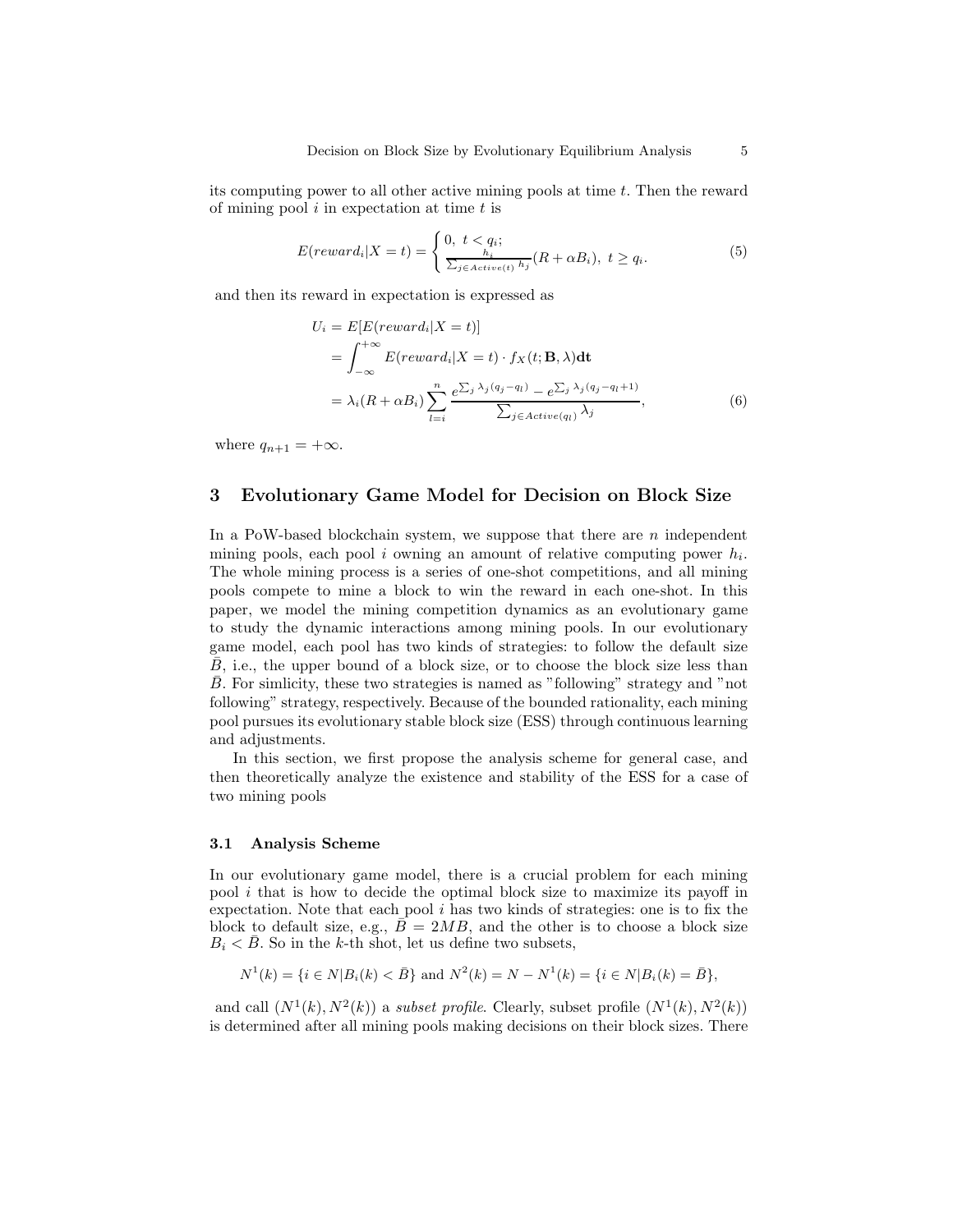are  $2^n$  subset profiles totally in each one-shot, and hence we denote the collection of subset profiles in the k-th slot by  $\mathcal{N}(k) = \{(N^1(k), N^2(k))\}.$ 

Suppose that a subset profile  $(N^1(k), N^2(k))$  in the k-th shot is given. Each pool  $i \in N^1(k)$  selects the "not following" strategy. In addition, it continues to decide the optimal block size  $B_i^* < \bar{B}$  by maximizing its expected payoff under a given subset profile  $(N^1(k), N^2(k)).$ 

$$
B_i^* = \arg \pi_{(N^1(k), N^2(k))}^i = \arg \max_{B_i < \bar{B}} U_i
$$
\n
$$
= \arg \max_{B_i < \bar{B}} \left\{ \lambda_i (R + \alpha B_i) \sum_{l=i}^n \frac{e^{\sum_j \lambda_j (q_j - q_l)} - e^{\sum_j \lambda_j (q_j - q_{l+1})}}{\sum_{j \in Active(q_l)} \lambda_j} \right\}.
$$
\n(7)

Each mining pool  $i \in N^2(t)$  sets its block size as  $\overline{B}$  and has its payoff

$$
\pi^i_{(N^1(k),N^2(k))} = \lambda_i (R + \alpha \bar{B}) \sum_{l=i}^n \frac{e^{\sum_j \lambda_j (q_j - q_l)} - e^{\sum_j \lambda_j (q_j - q_{l+1})}}{\sum_{j \in Active(q_l)} \lambda_j}.
$$
\n(8)

During the evolutionary game, the mining pools keep learning to adjust their low-income strategies to a higher-income one dynamically. Until  $n$  mining pools reach a stable strategy profile, at which no one would like to change its strategy, an equilibrium state of block size  $(B_1^*, B_2^*, \cdots, B_n^*)$  is obtained. Though all the mining competitions are carried out during a series of discrete slots, we can view each block generating slot as a very small interval with respect to the whole mining process, and hence deal with it as a continuous version. It allows us to apply the standard technique to study the evolutionary process for the decisions on block size.

Let  $x_i(k)$ ,  $0 \le x_i(k) \le 1$ , represent the probability of mining pool  $i \in N$ to choose the "not following" strategy at the  $k$ -th slot. Correspondingly, the probability of pool i to choose the default size is  $1 - x_i(k)$ . If the choice of pool  $i$  is not to follow the default size, then its conditional expected payoff is

<span id="page-5-0"></span>
$$
E_i^1(k) = \sum_{\substack{(N^1(k), N^2(k)) \in \mathcal{N}(k), \\ i \in N^1(k)}} \left( \prod_{l \in N^1(k), l \neq i} x_l(k) \prod_{l \in N^2(k)} (1 - x_l(k)) \cdot \pi_{(N^1(k), N^2(k))}^i \right). (9)
$$

If mining pool i selects the "following default size" strategy, then its conditional expected payoff is

<span id="page-5-1"></span>
$$
E_i^2(k) = \sum_{\substack{(N^1(k), N^2(k)) \in \mathcal{N}(k), \\ i \in N^2(k)}} \left( \prod_{l \in N^1(k)} x_l(k) \prod_{l \in N^2(k), l \neq i} (1 - x_l(k)) \cdot \pi_{(N^1(k), N^2(k))}^i \right) (10)
$$

Combining  $(9)$  and  $(10)$ , the average payoff of mining pool i is

$$
\bar{E}_i(k) = x_i(k)E_i^1(k) + (1 - x_i(k))E_i^2(k).
$$
\n(11)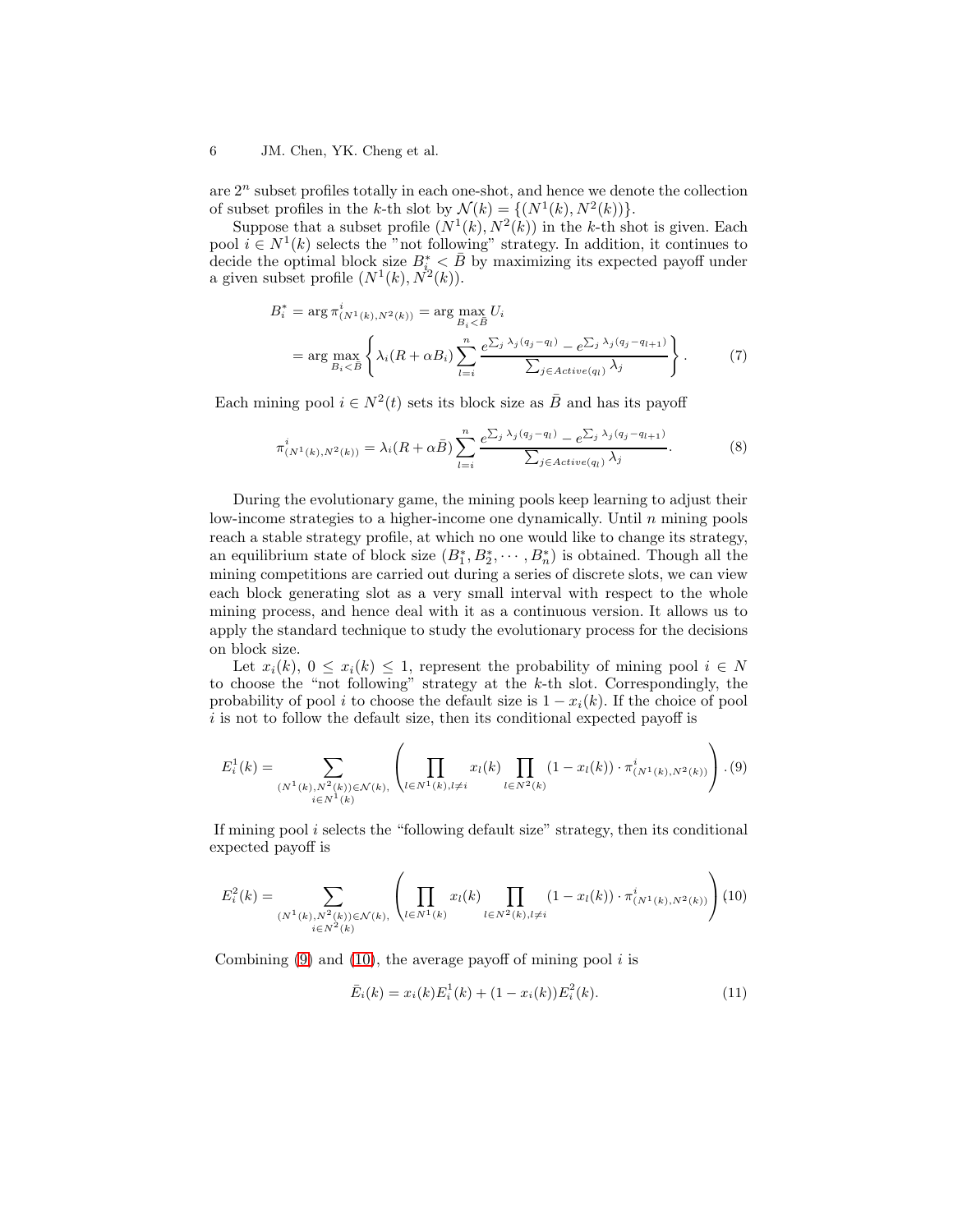By [\[2\]](#page-13-4), the growth rate of a strategy selected by a participant is just equal to the difference between the payoff of this strategy and its average payoff. Then the replicator dynamic equations for all mining pools are as follows:

<span id="page-6-0"></span>
$$
f_i(\mathbf{x}) = \dot{x}_i(k) = x_i(k)(E_i^1(k) - \bar{E}_i(k)), \ \ \forall i \in N. \tag{12}
$$

According to the replicator dynamics [12,](#page-6-0) a mining pool would like to choose a smaller block size, when its conditional payoff  $E_i^1(k)$  is larger than the average payoff  $\overline{E}_i(k)$ . Otherwise, it will set its block size as  $\overline{B}$ . A state is stable if no mining pool would like to change its strategy over time in the replicator dynamics, and such a stable state is considered to be the evolutionary equilibrium [\[7\]](#page-14-8). The strategies in this state are evolutionary stable, called ESS. Specifically speaking, when the payoff of "not following" strategy is equal to the average payoff for each pool, all mining pools reaches the ESS and no one has incentive to change its current strategy. Therefore, the ESS can be obtained by solving  $\dot{x}_i(k) = 0$ for all  $i \in N$ , whose solution is called the *fixed equilibrium point* of replicator dynamics.

## 3.2 A Case Study of Two Mining Pools

Based on the analysis scheme for general case in previous subsection, we continue to study the case of two mining pools  $(n = 2)$  to exemplify the equilibrium analysis for the decision on block size. We normalize the whole computing power in system, thus mining pool i's relative computing power is  $h_i \in \mathbf{h} = \{h_1, h_2\}$ and  $\sum_{i=1}^{2} h_i = 1$ . The whole mining process contains a series of one-shot competitions, and pool 1 and pool 2 need to decide their block sizes  $B_1$  and  $B_2$  to pursue the optimal payoffs in each one-shot competition. Without loss of generality, we concentrate on the case of  $0 \leq h_1 \leq \frac{1}{2} \leq h_2 \leq 1$ . The analysis for the case of  $h_2 \leq h_1 \leq$  is symmetric, and thus we omit the discussion. As stated in [\[6\]](#page-14-6), " a miner with less mining power prefers a smaller block size in order to optimize his payoff". Thus the case of  $0 \leq h_1 \leq h_2 \leq 1$  leads to  $B_1 \leq B_2$  in one-shot competition and then the propagation time  $q_1 = \rho B_1 \leq q_2 = \rho B_2$ . In a one-shot mining competition, if  $B_1 \leq B_2 \leq B$ , then

$$
U_{1} = \lambda_{1}(R + \alpha B_{1}) \sum_{l=1}^{2} \frac{e^{\sum \lambda_{j}(q_{j} - q_{l})} - e^{\sum \lambda_{j}(q_{j} - q_{l+1})}}{\sum_{j \in Active(q_{l})} \lambda_{j}}
$$
  
=  $(R + \alpha B_{1})[1 - h_{2}e^{\lambda_{1}\rho(B_{1} - B_{2})}];$   

$$
U_{2} = \lambda_{2}(R + \alpha B_{2}) \sum_{l=2}^{2} \frac{e^{\sum \lambda_{j}(q_{j} - q_{l})} - e^{\sum \lambda_{j}(q_{j} - q_{l+1})}}{\sum_{j \in Active(q_{l})} \lambda_{j}}
$$
  
=  $(R + \alpha B_{2})h_{2}e^{\lambda_{1}\rho(B_{1} - B_{2})}.$  (14)

Since each mining pool has two kinds of strategies, i.e., to follow the default size  $\overline{B}$ , and not to follow, in a one-shot competition, there are four strategy profiles:  $(B_1, B_2), (B_1, \bar{B}), (\bar{B}, B_2), \text{ and } (\bar{B}, \bar{B}).$  Note that  $(\bar{B}, B_2)$  either does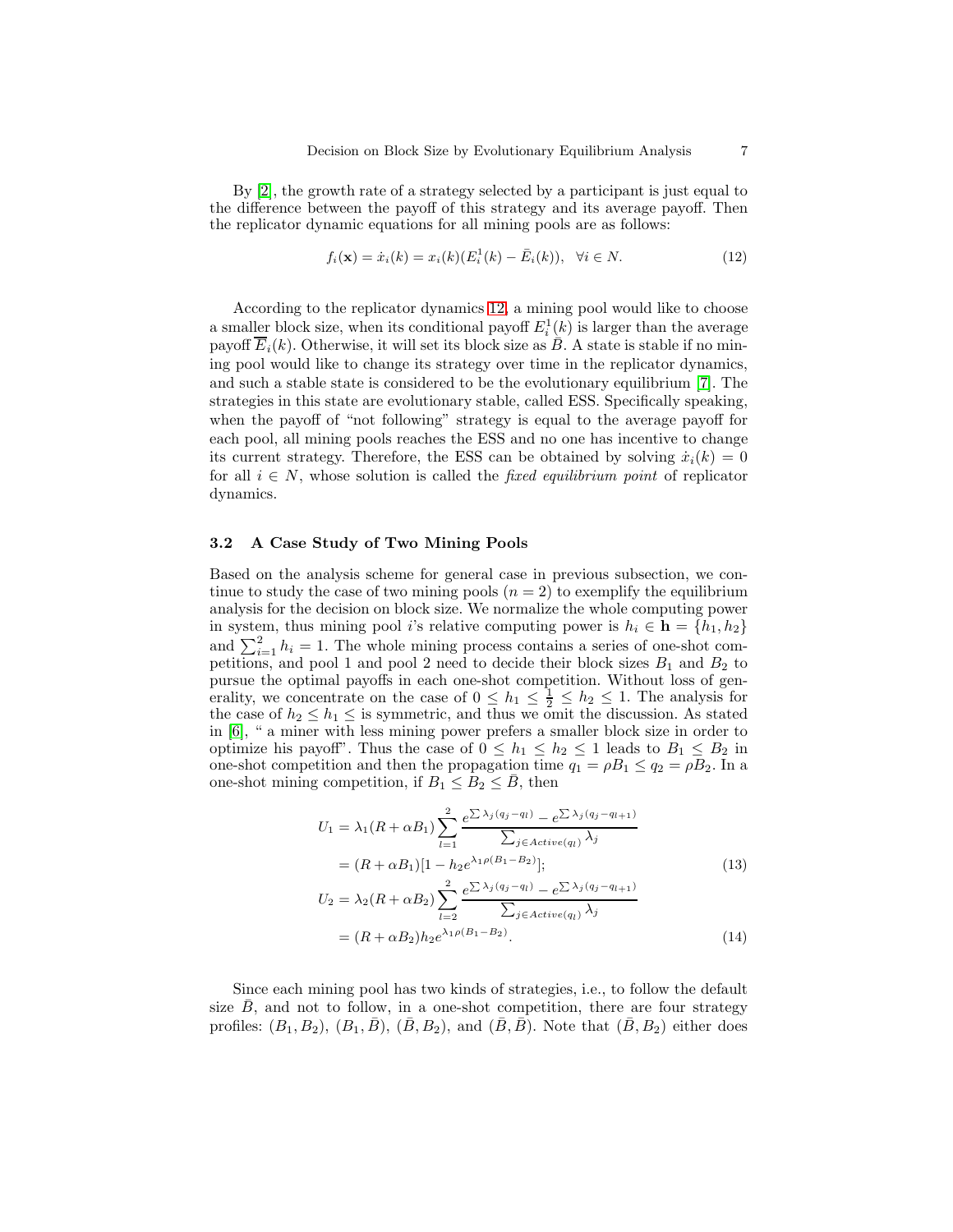not exist, or equals to  $(\bar{B}, \bar{B})$  under the condition of  $B_1 \leq B_2 \leq \bar{B}$ . So we do not discuss this strategy profile any more.

Clearly, each pool would receive different payoffs, under different strategy profiles. For the strategy profile  $(B_1, B_2)$ , meaning that both pools choose the "not following" strategy, we define the payoffs of two pools  $\pi_{11}^1$  and  $\pi_{11}^2$  are their optimal payoffs subject to the conditions of  $B_1 < \overline{B}$  and  $B_2 < \overline{B}$ . The corresponding optimal block sizes  $(B_1^*, B_2^*)$  can be obtained by solving

$$
\frac{\partial U_1(B_1, B_2)}{\partial B_1} = 0, \text{ and } \frac{\partial U_2(B_1, B_2)}{\partial B_2} = 0,
$$

simultaneously. For the strategy profile  $(B_1, B)$ , showing that pool 1 would not follow the default size and pool 2's block size is  $\overline{B}$ ,  $\pi_{12}^1$  and  $\pi_{12}^2$  are denoted to be the payoffs of pool 1 and 2. To be specific,  $\pi_{12}^1$  is defined to be the optimal payoff of pool 1 under the condition of  $B_1 \leq \overline{B}$  and the corresponding optimal block size  $B_1^*$  can be determined by solving  $\frac{dU_1(B_1,\bar{B})}{dB_1}=0$ . For the strategy profile of  $(\bar{B}, \bar{B})$ , both of two pools set their block sizes as  $\bar{B}$ , then their payoffs are denoted by  $\pi_{22}^1$  and  $\pi_{22}^2$ . We illustrate the payoffs of two pools under different strategy profiles in the following payoff matrix (Table [1\)](#page-7-0).

Table 1. Payoff matrix of the case of two mining pools.

<span id="page-7-0"></span>

|                                                                  | Mining Pool 2 |                                                         |
|------------------------------------------------------------------|---------------|---------------------------------------------------------|
| Mining Pool 1 $B_2(x_2)$ $\bar{B}(1-x_2)$                        |               |                                                         |
| $B_1(x_1)$ $(\pi_{11}^1, \pi_{11}^2)$ $(\pi_{12}^1, \pi_{12}^2)$ |               |                                                         |
| $\bar{B}(1-x_1)$                                                 |               | $(\setminus, \setminus) \quad (\pi_{22}^1, \pi_{22}^2)$ |

<span id="page-7-1"></span>**Lemma 1.** In a one-shot mining competition, if  $B_1 \leq B_2 \leq \overline{B}$ , then

1. For strategy profile  $(B_1, B_2)$  with  $0 \leq B_1 < B_2 < \overline{B}$ , the optimal block size of pool 2 is  $B_2^* = \frac{1}{\lambda_1 \rho} - \frac{R}{\alpha}$ , if  $0 < \frac{1}{\lambda_1 \rho} - \frac{R}{\alpha} < \overline{B}$ . Let  $\widehat{B}_1^*$  be the solution satisfying  $\frac{dU_1(B_1,B_2^*)}{dB_1}$  $\frac{(B_1,B_2^*)}{d_{B_1}}=0.$  If  $0\leq \widehat{B}_1^*< B_2^*$ , then the optimal block size of pool 1 is  $\widehat{B}^*_1$ . Then the payoffs are

<span id="page-7-2"></span>
$$
\pi_{11}^1 = (R + \alpha \hat{B}_1^*)[1 - h_2 e^{\lambda_1 \rho (\hat{B}_1^* - B_2^*)}], \ \pi_{11}^2 = [R + \alpha B_2^*]h_2 e^{\lambda_1 \rho (\hat{B}_1^* - B_2^*)}. \tag{15}
$$

If  $\widehat{B}_1^* < 0$ , then the best choice of pool 1 is to set its block size as zero and the payoffs are

$$
\pi_{11}^1 = R[1 - h_2 e^{-\lambda_1 \rho B_2^*}], \ \pi_{11}^2 = (R + \alpha B_2^*) h_2 e^{-\lambda_1 \rho B_2^*}. \tag{16}
$$

2. For strategy profile  $(B_1, \overline{B})$  with  $0 < B_1 < B_2 = \overline{B}$ , the block size of pool 2 is  $\bar{B}$ . Let  $\widetilde{B}^*_1$  be the solution satisfying  $\frac{dU_1(B_1,\bar{B})}{dB_1}=0$ . If  $0 \leq \widetilde{B}^*_1 < \bar{B}$ , then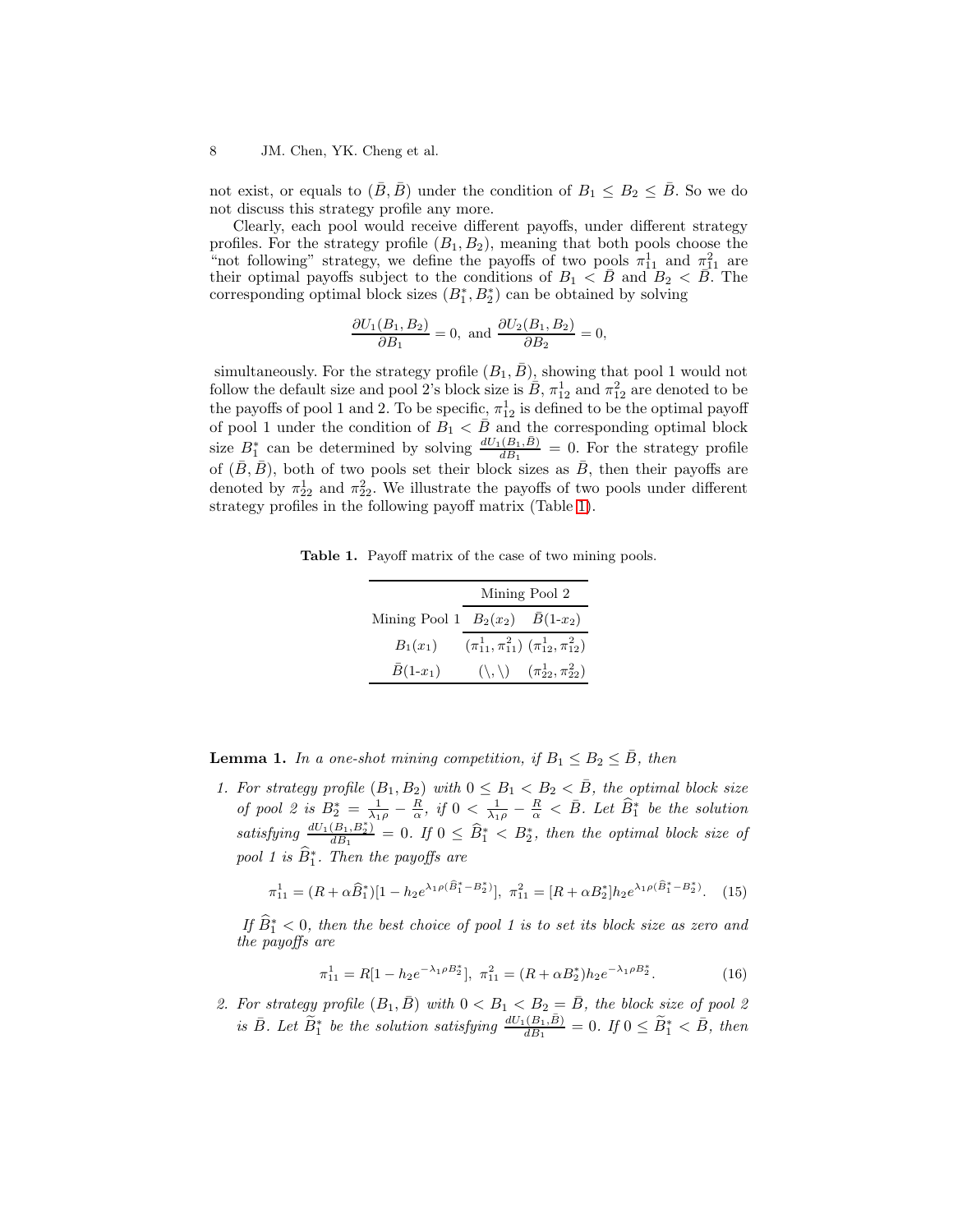the optimal block size of pool 1 is  $\widetilde{B}^{*}_{1}$ . Then the payoffs are

$$
\pi_{12}^1 = (R + \alpha \tilde{B}_1^*)[1 - h_2 e^{\lambda_1 \rho (\tilde{B}_1^* - \bar{B})}], \ \pi_{12}^2 = (R + \alpha \bar{B})h_2 e^{\lambda_1 \rho (\tilde{B}_1^* - \bar{B})}. \tag{17}
$$

If  $\widetilde{B}_1^* < 0$ , then the best choice of pool 1 is to set its block size as zero and the payoffs are

$$
\pi_{12}^1 = R[1 - h_2 e^{-\lambda_1 \rho \bar{B}}], \ \pi_{12}^2 = (R + \alpha \bar{B})h_2 e^{-\lambda_1 \rho \bar{B}}.
$$
 (18)

3. For strategy profile  $(\bar{B}, \bar{B})$ , the block sizes of two pools are both equal to  $\bar{B}$ and the corresponding payoffs are

<span id="page-8-2"></span>
$$
\pi_{22}^1 = h_1(R + \alpha \bar{B}) \quad \text{and} \quad \pi_{22}^2 = h_2(R + \alpha \bar{B}). \tag{19}
$$

Remark 1: By Lemma [1-](#page-7-1)(1) and (2), the optimal block size of pool 1 depends on the block size of pool 2 in strategy profiles  $(\widehat{B}_1^*, B_2^*)$  and  $(\widetilde{B}_1^*, \overline{B})$ , and can be obtained from equations  $\frac{dU_1(B_1,B_2^*)}{dR_1}$  $\frac{(B_1, B_2^*)}{dB_1} = 0$  and  $\frac{dU_1(B_1, \bar{B})}{dB_1} = 0$ , if  $0 \leq \hat{B}_1^* < B_2^*$  and  $0 \leq \widetilde{B}_1^* < \overline{B}$ , respectively. For convenience, we denote  $g(B_2)$  to be the implicit function, satisfying

$$
\frac{dU_1(B_1, B_2)}{dB_1} = \alpha - [\alpha + \lambda_1 \rho (R + \alpha g(B_2)] h_2 e^{\lambda_1 \rho(g(B_2) - B_2)} = 0,
$$

<span id="page-8-0"></span>Therefore,  $\widehat{B}_1^* = g(B_2^*) = g(\frac{1}{\lambda_1 \rho} - \frac{R}{\alpha})$  and  $\widetilde{B}_1^* = g(\overline{B})$ .

**Lemma 2.** Let  $g(B_2)$  be the implicit function satisfying  $\frac{dU_1(g(B_2),B_2)}{dB_1} = 0$ . Then  $g(B_2)$  is monotone increasing with  $B_2$  and  $g(B_2) < B_2$  for all  $B_2 \geq 0$ .

We prove Lemma [2](#page-8-0) in Appendix A. Based on the monotonicity of  $g(B_2)$ , we have  $\widehat{B}_1^* < \widetilde{B}_1^*$ , if  $\frac{1}{\lambda_1 \rho} - \frac{R}{\alpha} < \overline{B}$ . Moreover, the property of  $g(B_2) \le B_2$  ensures  $\widehat{B}_{1}^{*} < \frac{1}{\lambda_{1}\rho} - \frac{R}{\alpha}$  and  $\widetilde{B}_{1}^{*} < \bar{B}$ .

In the following, we would analyze the strategy selections of two mining pools by distinguishing two conditions: (1)  $\frac{1}{\lambda_1 \rho} - \frac{R}{\alpha} \geq \overline{B}$ ; (2)  $0 \leq \frac{1}{\lambda_1 \rho} - \frac{R}{\alpha} < \overline{B}$ ; and (3)  $\frac{1}{\lambda_1 \rho} - \frac{R}{\alpha} < 0$ , and then explore the equilibrium solutions in the evolutionary game in the following.

<span id="page-8-1"></span>**Theorem 1.** In a one-shot mining competition, if  $0 \leq B_1 \leq B_2 \leq \bar{B}$  and  $\frac{1}{\lambda_1 \rho} - \frac{R}{\alpha} \geq \bar{B}$ , then

- 1.  $(\widetilde{B}_{1}^{*}, \overline{B})$  is a strict Nash equilibrium, if  $0 \leq \widetilde{B}_{1}^{*} < \overline{B}$ ; or
- 2.  $(0,\bar{B})$  is a strict Nash equilibrium, if  $\widetilde{B}_{1}^{*} < 0$ ; or
- 3.  $(\bar{B}, \bar{B})$  is a strict Nash equilibrium, if  $\widetilde{B}_1^* \geq \bar{B}$ .

Theorem [1](#page-8-1) illustrates that the dominant strategy of pool 2 is to follow the default size  $\bar{B}$  when  $\frac{1}{\lambda_1 \rho} - \frac{R}{\alpha} \geq \bar{B}$ , while the optimal strategy of pool 1 depends on the value of  $\widetilde{B}_1^*$ . The detailed proof is provided in Appendix B.

Next, we concentrate on the condition of  $0 \leq \frac{1}{\lambda_1 \rho} - \frac{R}{\alpha} < \bar{B}$ , under which pool 2 may set its block size as  $B_2^* = \frac{1}{\lambda_1 \rho} - \frac{R}{\alpha}$  or  $\overline{B}$ .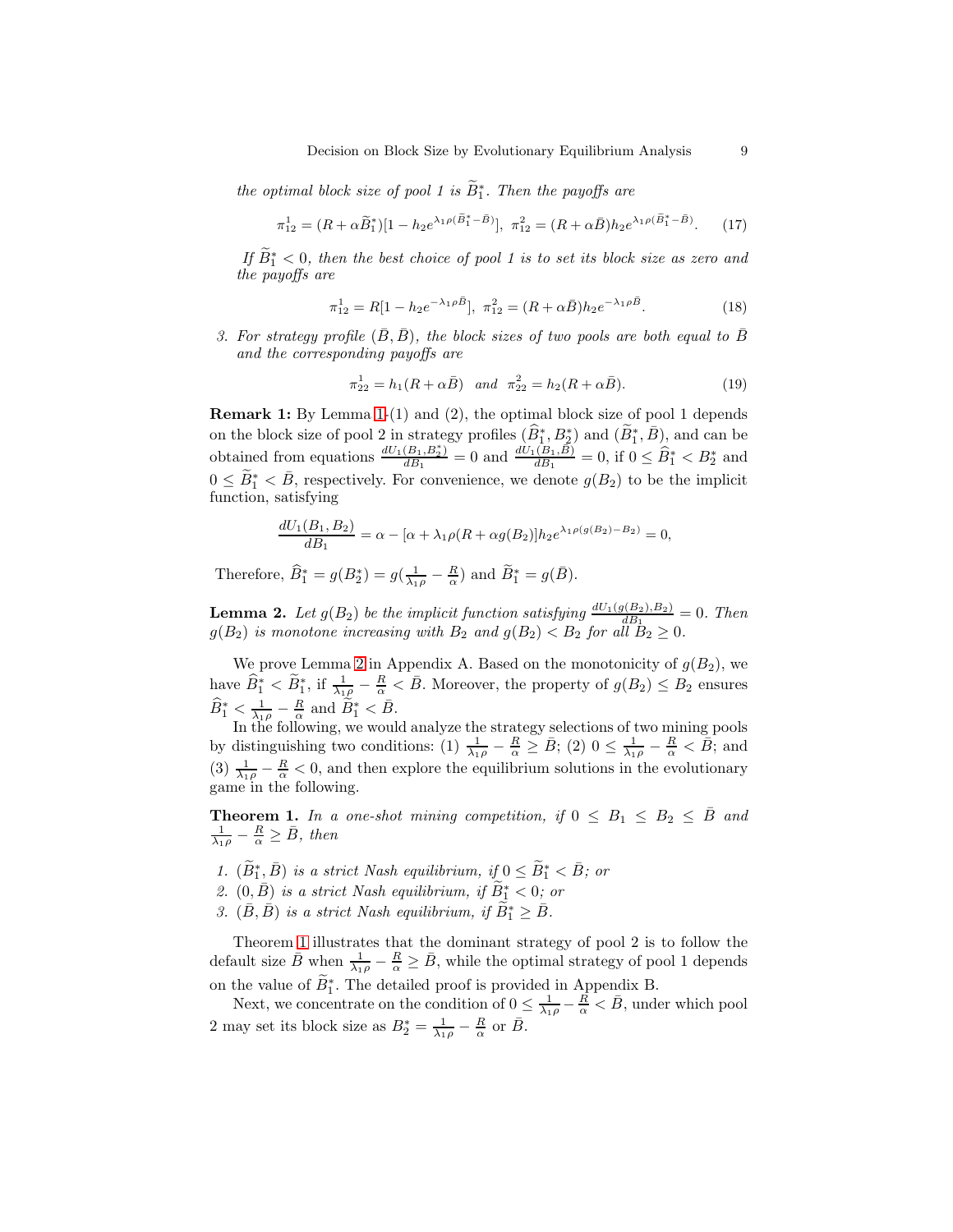Recall that  $x_i(k)$ ,  $i = 1, 2$ , is the probability of mining pool i to adopt the "following" strategy in the k-th slot competition, and thus  $1 - x_i(k)$  is the probability of mining pool  $i$  to follow the default size. The expected payoffs of mining pool 1 in the  $k$ -th slot competition, when it chooses "not following" or "follow" strategy, are

$$
E_1^1(k) = x_2(k)\pi_{11}^1 + (1 - x_2(k))\pi_{12}^1; \quad E_1^2(k) = (1 - x_2(k))\pi_{22}^1.
$$

The average payoff of mining pool 1 is

$$
\overline{E}_1(k) = x_1(k)E_1^1(k) + (1 - x_1(k))E_1^2(k).
$$

Similarly, we can derive the expected payoffs of mining pool 2 as follows,

$$
E_2^1(k) = x_1(k)\pi_{11}^2; \quad E_2^2(k) = x_1(k)\pi_{12}^2 + (1 - x_1(k))\pi_{22}^2.
$$

The average payoff of mining pool 2 is

$$
\overline{E}_2(k) = x_2(k)E_2^1(k) + (1 - x_2(k))E_2^2(k).
$$

Based on the analysis scheme [\(12\)](#page-6-0) for the general case, the replicator dynamic system of pool 1 and 2 for the case of two mining pools are:

<span id="page-9-0"></span>
$$
\begin{cases}\nf_1(\mathbf{x}) = \dot{x}_1(k) = x_1(1-x_1)(E_1^1 - \overline{E}_1) = x_1(1-x_1)\left[(\pi_{11}^1 - \pi_{12}^1 + \pi_{22}^1)x_2 + (\pi_{12}^1 - \pi_{22}^1)\right] \dot{x}_1 \\
f_2(\mathbf{x}) = \dot{x}_2(k) = x_2(1-x_2)(E_2^1 - \overline{E}_2) = x_2(1-x_2)\left[(\pi_{11}^2 - \pi_{12}^2 + \pi_{22}^2)x_1 - \pi_{22}^2\right].\n\end{cases}
$$

Note that all the solutions satisfying  $f_1(\mathbf{x}) = \dot{x}_1(k) = 0$  and  $f_2(\mathbf{x}) = \dot{x}_2(k) = 0$ are the fixed equilibrium points of the replicator dynamic system. It is not hard to see that there exist four fixed equilibrium points of this system under the condition of  $B_1 \le B_2 \le \bar{B}$ : (0,0), (1,0), (1,1) and  $(x_1^*, x_2^*)$ , where

$$
x_1^* = \frac{\pi_{22}^2}{\pi_{11}^2 - \pi_{12}^2 + \pi_{22}^2}, \ x_2^* = \frac{\pi_{22}^1 - \pi_{12}^1}{\pi_{11}^1 - \pi_{12}^1 + \pi_{22}^1}.
$$
 (21)

<span id="page-9-1"></span>To fulfill the condition for probability vector **x**,  $x_1^*$  and  $x_2^*$  must be in [0, 1].

**Theorem 2.** For the evolutionary game between two mining pools, if  $0 \leq B_1 \leq$  $B_2 \leq \bar{B}$  and  $0 \leq \frac{1}{\lambda_1 \rho} - \frac{R}{\alpha} < \bar{B}$ , then

- $-$  (1,0) is an ESS, when  $(1)$  0 ≤  $\widehat{B}_1^* < \widetilde{B}_1^* < \bar{B}$  or  $(2)$   $\widehat{B}_1^* < 0 < \widetilde{B}_1^* <$  $\bar{B}$  and  $\lambda_1 \rho \left( \frac{R}{\alpha} + \bar{B} \right) e^{\lambda_1 \rho \left( \tilde{B}_1^* - \bar{B} - \frac{R}{\alpha} \right) + 1} > 1;$
- $-$  (1,1) is an ESS, when (1)  $\widehat{B}_1^* < \widetilde{B}_1^* < 0$  or (2)  $\widehat{B}_1^* < 0 < \widetilde{B}_1^* < 0$  $\bar{B}$  and  $\lambda_1 \rho \left( \frac{R}{\alpha} + \bar{B} \right) e^{\lambda_1 \rho \left( \tilde{B}_1^* - \bar{B} - \frac{R}{\alpha} \right) + 1} < 1;$  $-$  (0,0) and  $(x_1^*, x_2^*)$  cannot be ESSs.

Proof. To obtain the ESS of the evolutionary game for block size selection, we first compute the Jacobian matrix of the replicator dynamic system [\(20\)](#page-9-0),

$$
J = \begin{bmatrix} \frac{\partial f_1(\mathbf{x})}{\partial x_1} & \frac{\partial f_1(\mathbf{x})}{\partial x_2} \\ \frac{\partial f_2(\mathbf{x})}{\partial x_1} & \frac{\partial f_2(\mathbf{x})}{\partial x_2} \end{bmatrix},
$$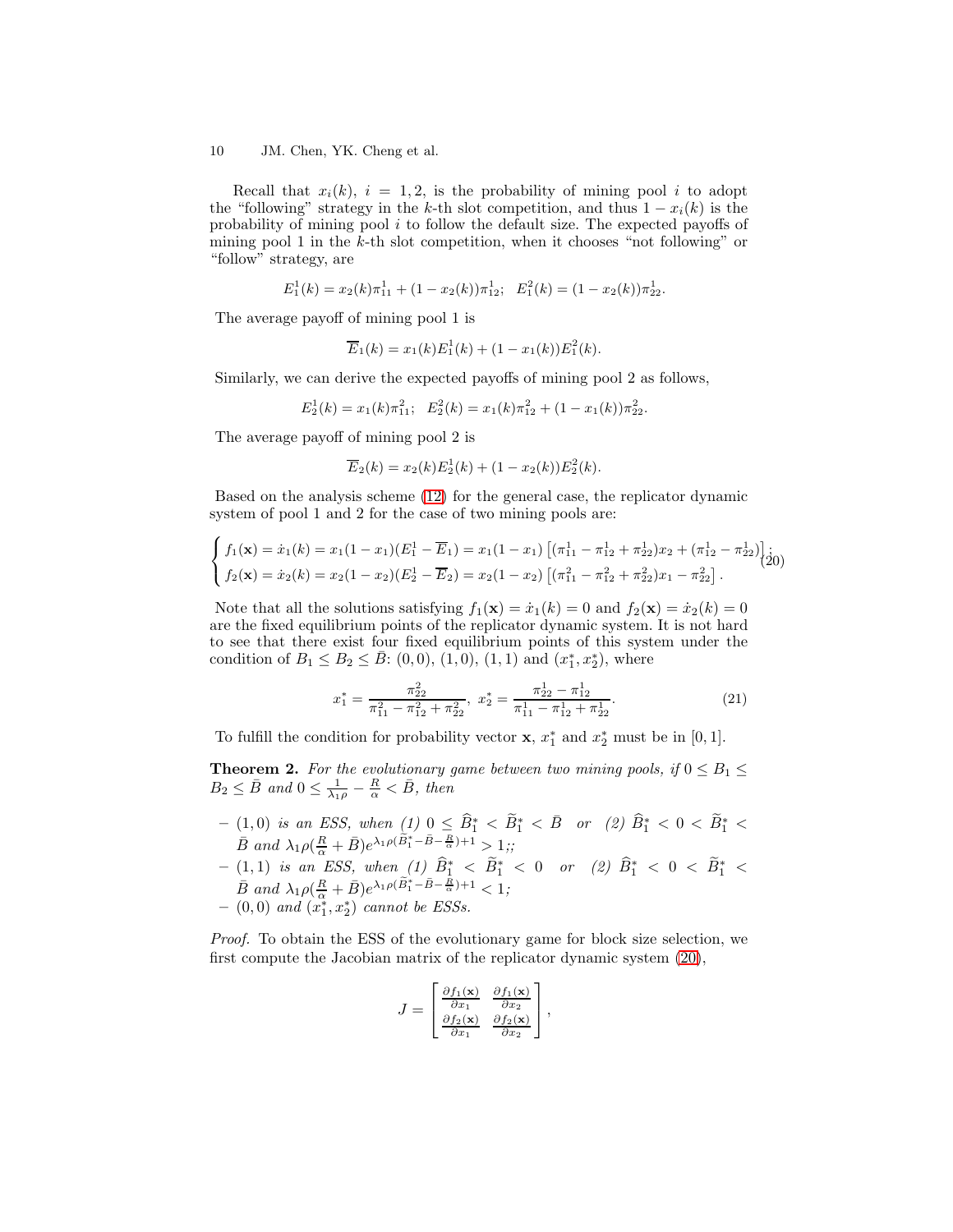where

$$
\frac{\partial f_1(\mathbf{x})}{\partial x_1} = (1 - 2x_1)\{[\pi_{11}^1 - (\pi_{12}^1 - \pi_{22}^1)]x_2 + (\pi_{12}^1 - \pi_{22}^1)\};
$$
\n
$$
\frac{\partial f_1(\mathbf{x})}{\partial x_2} = x_1(1 - x_1)[\pi_{11}^1 - (\pi_{12}^1 - \pi_{22}^1)];
$$
\n
$$
\frac{\partial f_2(\mathbf{x})}{\partial x_1} = x_2(1 - x_2)[(\pi_{11}^2 - \pi_{12}^2) + \pi_{22}^2];
$$
\n
$$
\frac{\partial f_2(\mathbf{x})}{\partial x_2} = (1 - 2x_2)\{[(\pi_{11}^2 - \pi_{12}^2) + \pi_{22}^2\}]x_1 - \pi_{22}^2\}.
$$

Table 2. The determinants and traces of Jacobian matrix  $J$  at fixed equilibrium points.

<span id="page-10-0"></span>

|                  | Det(J)                      | Tr(J)   |
|------------------|-----------------------------|---------|
| (0,0)            | $K \cdot (-M)$              | $K - M$ |
| (1,0)            | $(-K) \cdot N$              | $N-K$   |
| (1,1)            | $(-L) \cdot (-N)$           | $-L-N$  |
| $(x_1^*, x_2^*)$ | <i>KLMN</i><br>$(L-K)(M+N)$ |         |

By the results in [\[2\]](#page-13-4), if a fixed equilibrium point  $(x_1, x_2)$  is an ESS, then the Jacobian matrix of the replicator dynamic system is negative definite at  $(x_1, x_2)$ , equivalent to determinant  $Det(J(x_1, x_2)) > 0$  and trace  $Tr(J(x_1, x_2)) < 0$ .

To simplify the discussion, let us denote  $K = \pi_{12}^1 - \pi_{22}^1, L = \pi_{11}^1, M =$  $\pi_{22}^2$ ,  $N = \pi_{11}^2 - \pi_{12}^2$ . Table [2](#page-10-0) shows the determinants and the traces of Jacobian matrix at different fixed equilibrium points. Next we propose the fact, based on which it is easy for us obtain this theorem.

<span id="page-10-1"></span>**Fact 1** Based on the expressions of  $\pi_{11}^i$ ,  $\pi_{12}^i$  and  $\pi_{22}^i$ ,  $i = 1, 2$ , in [\(15\)](#page-7-2)-[\(19\)](#page-8-2),

$$
K = \pi_{12}^{1} - \pi_{22}^{1} > 0, \ L = \pi_{11}^{1} > 0, \ M = \pi_{22}^{2} > 0,
$$
  
\n
$$
N = \pi_{11}^{2} - \pi_{12}^{2}
$$
  
\n
$$
\begin{aligned}\n&\left[ R + \alpha \left( \frac{1}{\lambda_{1\rho}} - \frac{R}{\alpha} \right) \right] h_{2} e^{\lambda_{1}\rho(\hat{B}_{1}^{*} - \frac{1}{\lambda_{1}\rho} + \frac{R}{\alpha})} - (R + \alpha \bar{B}) h_{2} e^{\lambda_{1}\rho(\tilde{B}_{1}^{*} - \bar{B})} < 0, \\
&\text{if } 0 \leq \hat{B}_{1}^{*} < \tilde{B}_{1}^{*} < \bar{B}; \\
&\left[ R + \alpha \left( \frac{1}{\lambda_{1}\rho} - \frac{R}{\alpha} \right) \right] h_{2} e^{\lambda_{1}\rho(-\frac{1}{\lambda_{1}\rho} + \frac{R}{\alpha})} - (R + \alpha \bar{B}) h_{2} e^{\lambda_{1}\rho(\tilde{B}_{1}^{*} - \bar{B})} < 0(>0), \\
&\text{if } \hat{B}_{1}^{*} < 0 < \tilde{B}_{1}^{*} < \bar{B} \text{ and } \lambda_{1}\rho(\frac{R}{\alpha} + \bar{B}) e^{\lambda_{1}\rho(\tilde{B}_{1}^{*} - \bar{B} - \frac{R}{\alpha}) + 1} > 1(< 1); \\
&\left[ R + \alpha \left( \frac{1}{\lambda_{1}\rho} - \frac{R}{\alpha} \right) \right] h_{2} e^{\lambda_{1}\rho(-\frac{1}{\lambda_{1}\rho} + \frac{R}{\alpha})} - (R + \alpha \bar{B}) h_{2} e^{-\lambda_{1}\rho\bar{B}} > 0, \\
&\text{if } \tilde{B}_{1}^{*} < \tilde{B}_{1}^{*} \leq 0.\n\end{aligned}
$$

Because  $Tr(J(x_1^*, x_2^*)) = 0$  and  $Det(J(0,0)) = -K \cdot M < 0$ ,  $(x_1^*, x_2^*)$  and  $(0, 0)$  cannot be ESS. Moreover, according to the results of Fact [1,](#page-10-1) we have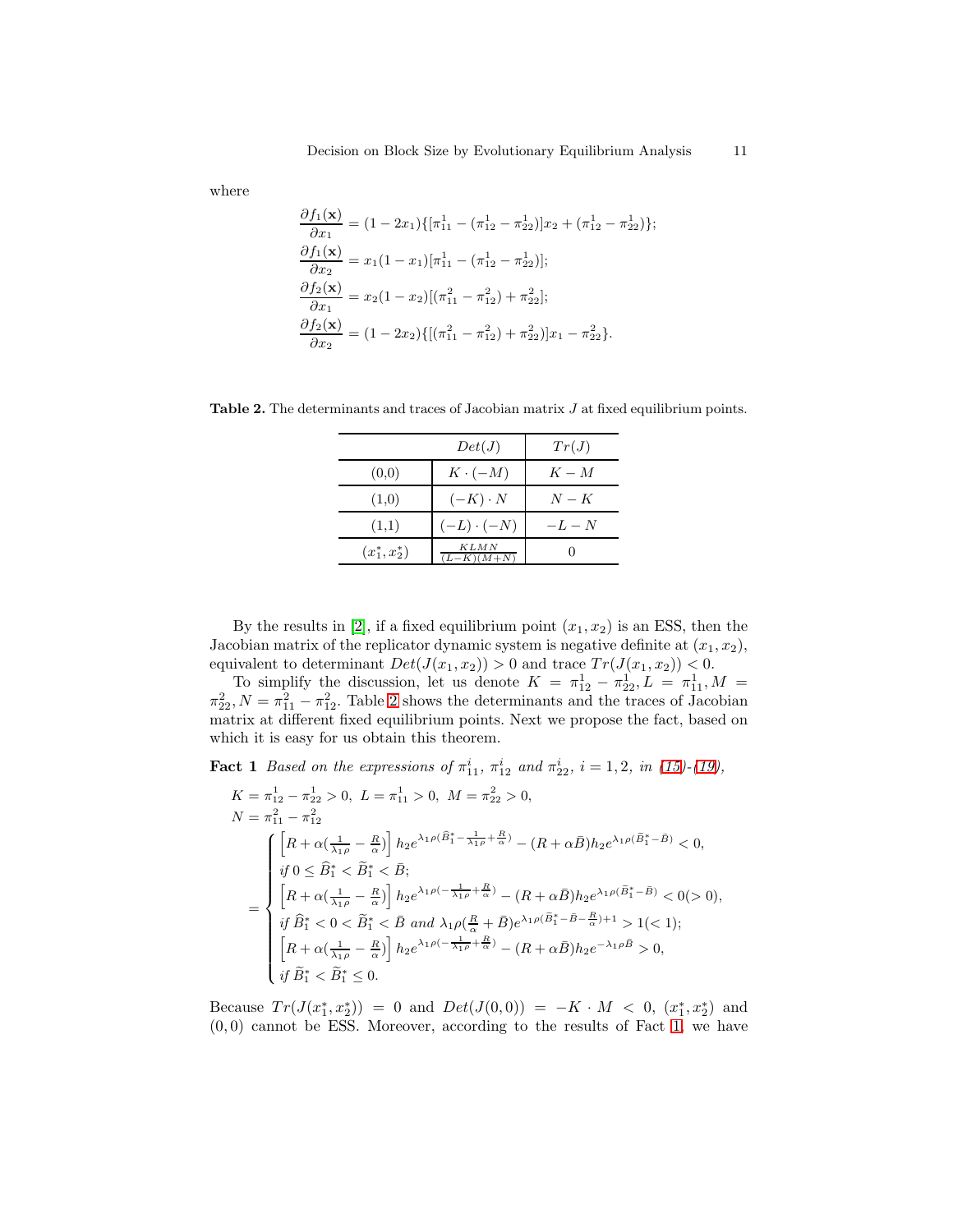$Det(J(1,0)) > 0$  and  $Tr(J(1,0)) < 0$  when  $0 \leq \tilde{B}_{1}^{*} < \bar{B}$ , and then the fixed equilibrium points  $(1,0)$  is an ESS. When  $\widetilde{B}_1^* < 0$ ,  $Det(J(1,1)) > 0$  and  $Tr(J(1, 1)) < 0$ . So the fixed equilibrium points  $(1, 1)$  is an ESS. □

**Corollary 1.** For the evolutionary game between two mining pools, if  $0 \leq B_1 \leq$  $B_2 \leq \bar{B}$  and  $0 \leq \frac{1}{\lambda_1 \rho} - \frac{R}{\alpha} < \bar{B}$ , then

- $(\widetilde{B}_{1}^{*}, \bar{B})$  is an evolutionary stable strategy profile, when  $0 \leq \widehat{B}_{1}^{*} < \widetilde{B}_{1}^{*} < \bar{B}$ , or subject to  $\lambda_1 \rho \left( \frac{R}{\alpha} + \bar{B} \right) e^{\lambda_1 \rho \left( \widetilde{B}_1^* - \bar{B} - \frac{R}{\alpha} \right) + 1} > 1$  when  $0 \leq \widehat{B}_1^* < 0 < \widetilde{B}_1^* < \bar{B}$ ;
- $(0, \frac{1}{\lambda_1 \rho} \frac{R}{\alpha})$  is an evolutionary stable strategy profile, when  $\widehat{B}_1^* < \widetilde{B}_1^* < 0$ , or subject to  $\lambda_1 \rho \left( \frac{R}{\alpha} + \bar{B} \right) e^{\lambda_1 \rho \left( \widetilde{B}_1^* - \bar{B} - \frac{R}{\alpha} \right) + 1} < 1$  when  $0 \leq \widehat{B}_1^* < 0 < \widetilde{B}_1^* < \bar{B}$ .

<span id="page-11-0"></span>At last, let us discuss the case that  $\frac{1}{\lambda_1 \rho} - \frac{R}{\alpha} < 0$ .

**Theorem 3.** If  $0 \leq B_1 \leq B_2 < \overline{B}$  and  $\frac{1}{\lambda_1 \rho} - \frac{R}{\alpha} < 0$ , then

- $-$  (0,0) is a strict Nash equilibrium when  $\widetilde{B}_{\perp}^* \leq 0$ ;
- $(\bar{B}, \bar{B})$  is a strict Nash equilibrium when  $\widetilde{B}_{1}^{*} \geq \bar{B}$ .
- $when 0 < \widetilde{B}_1^* < \bar{B}, then$ 
	- (0,0) is an evolutionary stable strategy profile if  $R > \frac{e^{\lambda_1 \rho(\tilde{B}_1^* \tilde{B})}}{\lambda_1 \rho(\tilde{B}_1^* \tilde{B})}$  $\frac{e^{\lambda_1 \rho (B_1^* - B)}}{1 - e^{\lambda_1 \rho (\tilde{B}_1^* - \bar{B})}} \alpha \bar{B}$ ;
	- $(\widetilde{B}_{1}^{*}, \overline{B})$  is an evolutionary stable strategy profile if  $R < \frac{e^{\lambda_1 \rho(\widetilde{B}_{1}^{*} \overline{B})}}{1 e^{\lambda_1 \rho(\widetilde{B}_{1}^{*} \overline{B})}}$  $\frac{e^{\lambda_1\rho(B_1^* - B)}}{1 - e^{\lambda_1\rho(\widetilde{B}_1^* - \widetilde{B})}} \alpha \bar{B}.$

From the condition of  $\frac{1}{\lambda_1 \rho} - \frac{R}{\alpha} < 0$ , we can see that the fixed subsidy R is quite high ( $>\frac{\alpha}{\lambda_1\rho}$ ). Under this condition, Theorem [3](#page-11-0) states an possibility that neither of pools would like to choose transactions into their blocks. It means that the mining pools may give up the available transaction fees in hopes of enhancing their chances to win the high fixed subsidy. The detailed proof can be found in Appendix D.

## 4 Numerical Experiments and Conclusions

## 4.1 Numerical Experiments

In this section, we would analyze the case of two mining pools for the decision on block size. Based on the statistic data about Bitcoin blockchain on [\[14\]](#page-14-9) , we firstly consider the following setting to discuss the influence of default size on the strategy selection of mining pools: the unit transaction fee  $\alpha = 1 \times 10^{-6}$  BTC, the propagation speed  $\rho = 2.9 \times 10^{-4}$  s/Byte, the block subsidy  $R = 6.25$  BTC and the average mining time  $T = 600$  seconds, and three upper bounds of block size, i.e.,  $\overline{B}$  =1 MB, 2 MB and 3 MB, as well as the relative computing power of each pool is  $h_i \in (0, 1)$  and  $h_1 + h_2 = 1$ . Let us set  $h_1 = 0.3$  and  $h_2 = 0.7$  and take 0.2, 0.5 and 0.8 respectively as the initial values of  $x_i$ ,  $(i = 1, 2)$ . Under the setting, we get  $\hat{B}_1^* = -8.70 \times 10^5$ ,  $\frac{T}{h_1 \rho} - \frac{R}{\alpha} = 6.47 \times 10^5$ , and  $\tilde{B}_1^* = -6.43 \times 10^5$ , 6.95 ×  $10^3, 6.69 \times 10^5$  corresponding to  $\overline{B} = 1 \times 10^6, 2 \times 10^6, 3 \times 10^6$ , respectively.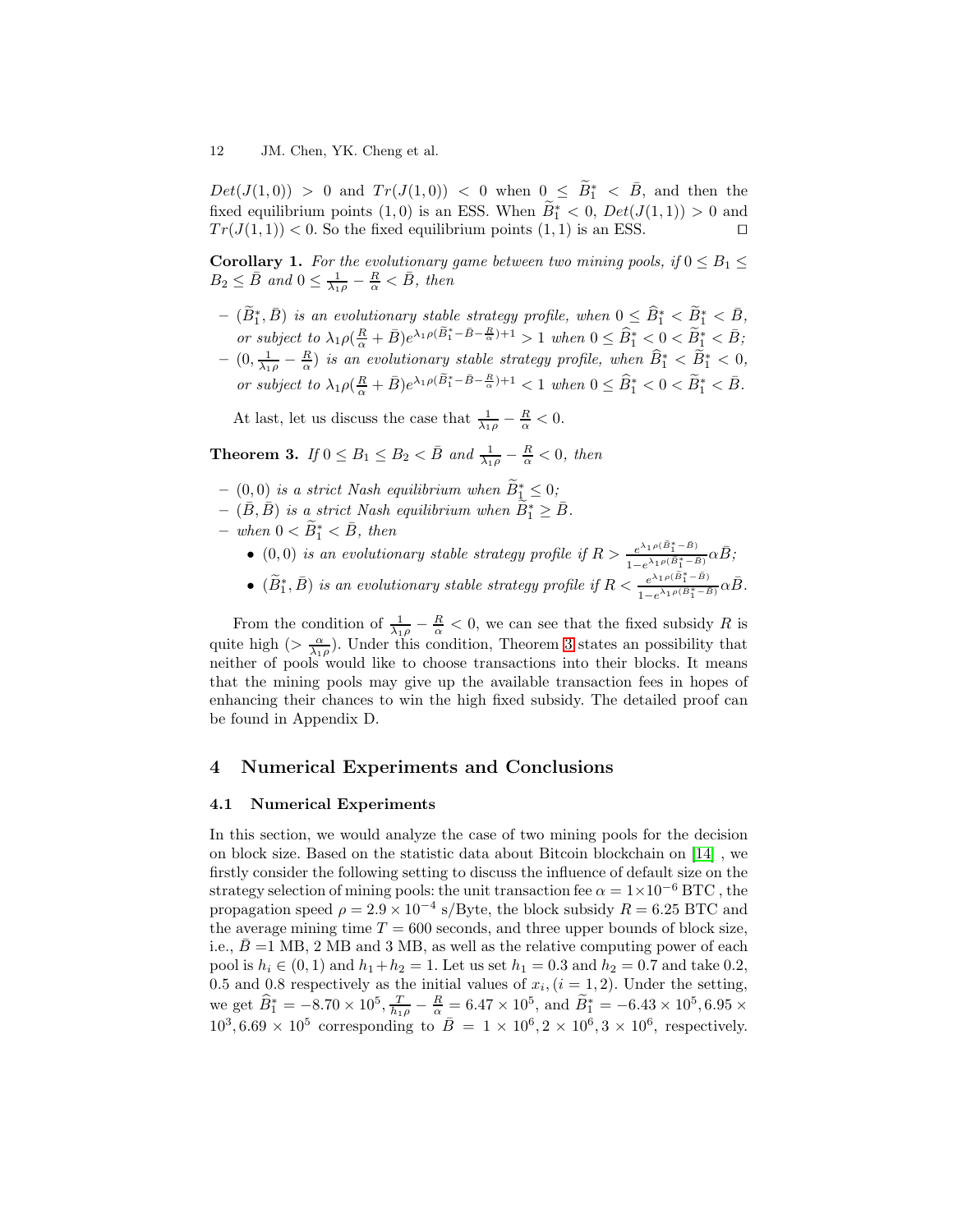These results satisfy the conditions of  $\widehat{B}_1^* < \overline{B}$ ,  $\widetilde{B}_1^* < \overline{B}$  and  $\frac{T}{h_1 \rho} - \frac{R}{\alpha} < \overline{B}$ . Fig. [1](#page-12-0) illustrates the evolution processes of behaviors of two pools with different default block sizes, verifying the result that  $(1,0)$  is an ESS in Theorem [2.](#page-9-1) It is clear that the speed of convergence to fixed equilibrium point  $(1, 0)$ , i.e., the strategy profile  $(\widetilde{B}_{1}^{*}, \bar{B})$ , becomes faster with the increasing of the maximum capacity of a block. Hence larger upper bound  $\bar{B}$  brings pool 2 more payoff, stimulating the speed of convergence to the strategy of  $\overline{B}$ . At the same time,  $g'(B_2) > 0$  in [\(22\)](#page-15-0) shows the optimal size of  $B_1$  increases with  $B_2$ , and thus the rate of convergence to  $\widehat{B}_1^*$  is accelerated by the increasing of  $\overline{B}$ .



(a) The evolutionary behavior of pool 1. (b) The evolutionary behavior of pool 2.

<span id="page-12-0"></span>Fig. 1. The impact of the upper bound of block size  $B$  on pool's behaviors.

Next, we change the value of  $\alpha$  and  $\rho$ , i.e.,  $\{\alpha, \rho\} = \{0.8 \times 10^{-6}, 3 \times 10^{-4}\},\$ and take  $h_1 = 0.24$ . Under this setting,  $0 < B_2^* = \frac{1}{\lambda_1 \rho} - \frac{R}{\alpha} < \bar{B}$  and  $\widehat{B}_1^* < \widetilde{B}_1^* < 0$ . Fig[.2](#page-13-5) illustrates the evolutionary behaviors of the two pools are shown, in which the ESS is (1, 1), i.e.,  $(0, \frac{1}{\lambda_1 \rho} - \frac{R}{\alpha})$  is the evolutionary stable strategy. From Fig[.2\(a\),](#page-13-6)  $x_1$  converges to 1 in a relatively short time, while  $x_2$  takes much longer time to converge to 1 shown in Fig[.2\(b\).](#page-13-7) In addition, when  $x_2(0) \leq 0.5$ , pool 2 has a strong tendency to take  $B_2 = B$  initially, considering the small mining rate of pool 1 and its own large winning probability. However, as time goes by, pool 2 tends to realize the best response is just  $B_2^* = \frac{1}{\lambda_1 \rho} - \frac{R}{\alpha}$ . This explains the transition from  $x_2 = 0 \longrightarrow x_2 = 1$  when  $x_2(0) \le 0.5$ . Hence, if with  $\widehat{B}_1^* < \widetilde{B}_1^* < 0$ , the best response of pool 1 is  $B_1 = 0$ , meaning a block without any transactions just for faster propagation process.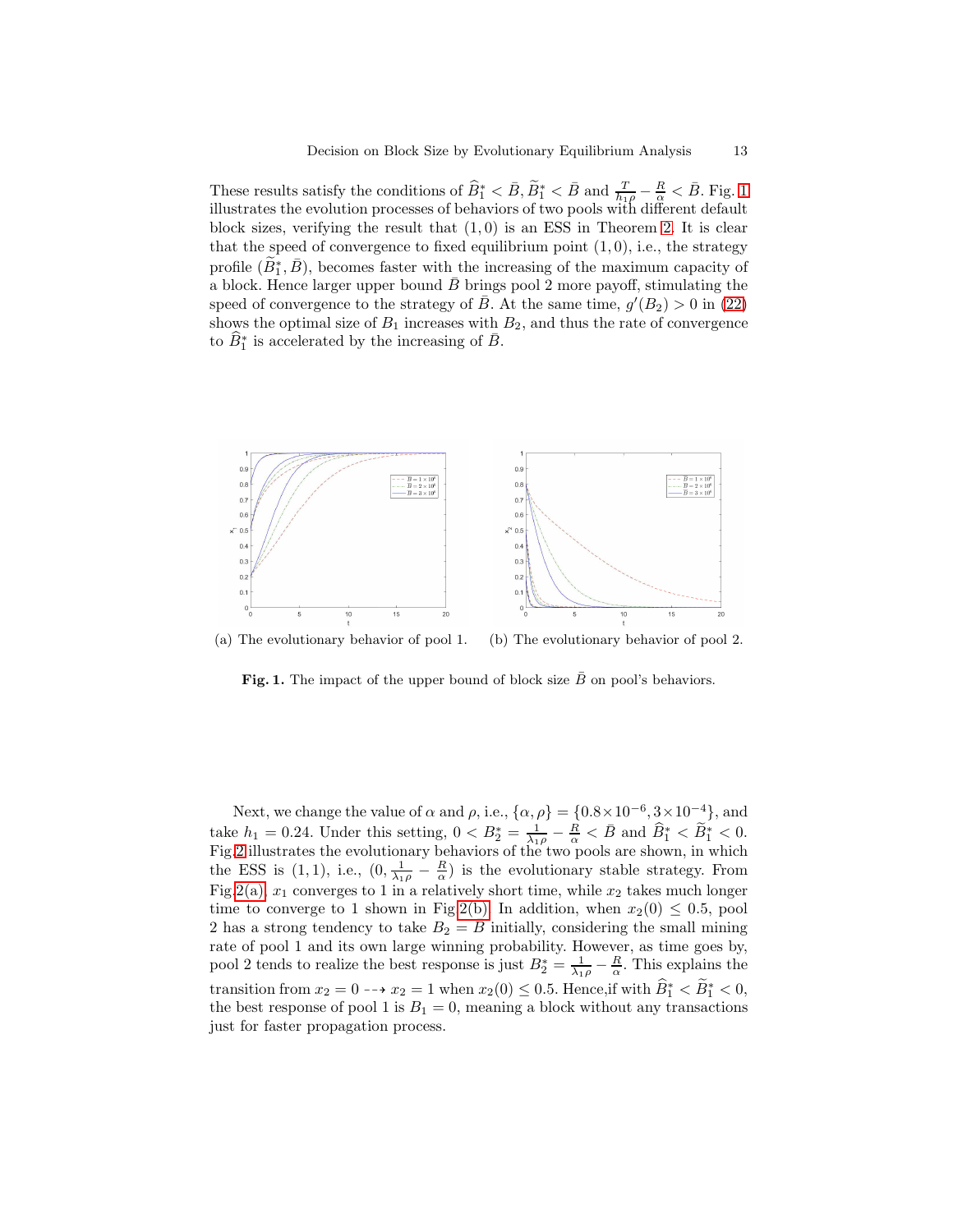<span id="page-13-6"></span>

(a) The evolutionary behavior of pool 1. (b) The evolutionary behavior of pool 2.

<span id="page-13-7"></span><span id="page-13-5"></span>Fig. 2. The evolution of two pools when  $(1,1)$  is ESS.

## 4.2 Conclusion

In this paper, the issue of selecting appropriate block sizes by mining pools in a blockchain system is discussed. We model this block size determination problem as an evolutionary game, in which each pool may follow the upper bound of block size, i.e., the default size  $\bar{B}$ , or not. In addition, if a mining pool chooses not to follow  $B$ , then it shall continue to decide its optimal block size under different strategy profile. In our evolutionary game model, all mining pools are supposed to be bounded rational and each pool switches the low-payoff strategy to a higher one on and on by learning others' better strategies, until the whole network reaches an evolutionary stable state (ESS). The theoretical analysis has been done, particularly for a case of two mining pools, we prove the existence of different ESS under different conditions. In addition to verify the results in our work, several numerical experiments by using real Bitcoin data are conducted to show the evolutionary decisions of mining pools.

## References

- <span id="page-13-1"></span>1. Easley, D., O'Hara, M., Basu, S.: From mining to markets: The evolution of bitcoin transaction fees. Journal of Financial Economics (2019)
- <span id="page-13-4"></span>2. Friedman, D.: On economic applications of evolutionary game theory. Journal of evolutionary economics 8(1), 15–43 (1998)
- <span id="page-13-2"></span>3. Garay, J., Kiayias, A., Leonardos, N.: The bitcoin backbone protocol: Analysis and applications. In: Advances in Cryptology - EUROCRYPT 2015. pp. 281–310. Springer Berlin Heidelberg (2015)
- <span id="page-13-3"></span>4. Gervais, A., Karame, G.O., Wüst, K., Glykantzis, V., Ritzdorf, H., Capkun, S.: On the security and performance of proof of work blockchains. In: Proceedings of the 2016 ACM SIGSAC Conference on Computer and Communications Security. pp. 3–16. CCS'16, Association for Computing Machinery (2016)
- <span id="page-13-0"></span>5. Houy, N.: The bitcoin mining game. Lcloud/fogr Journal 1(13), 53–68 (2016)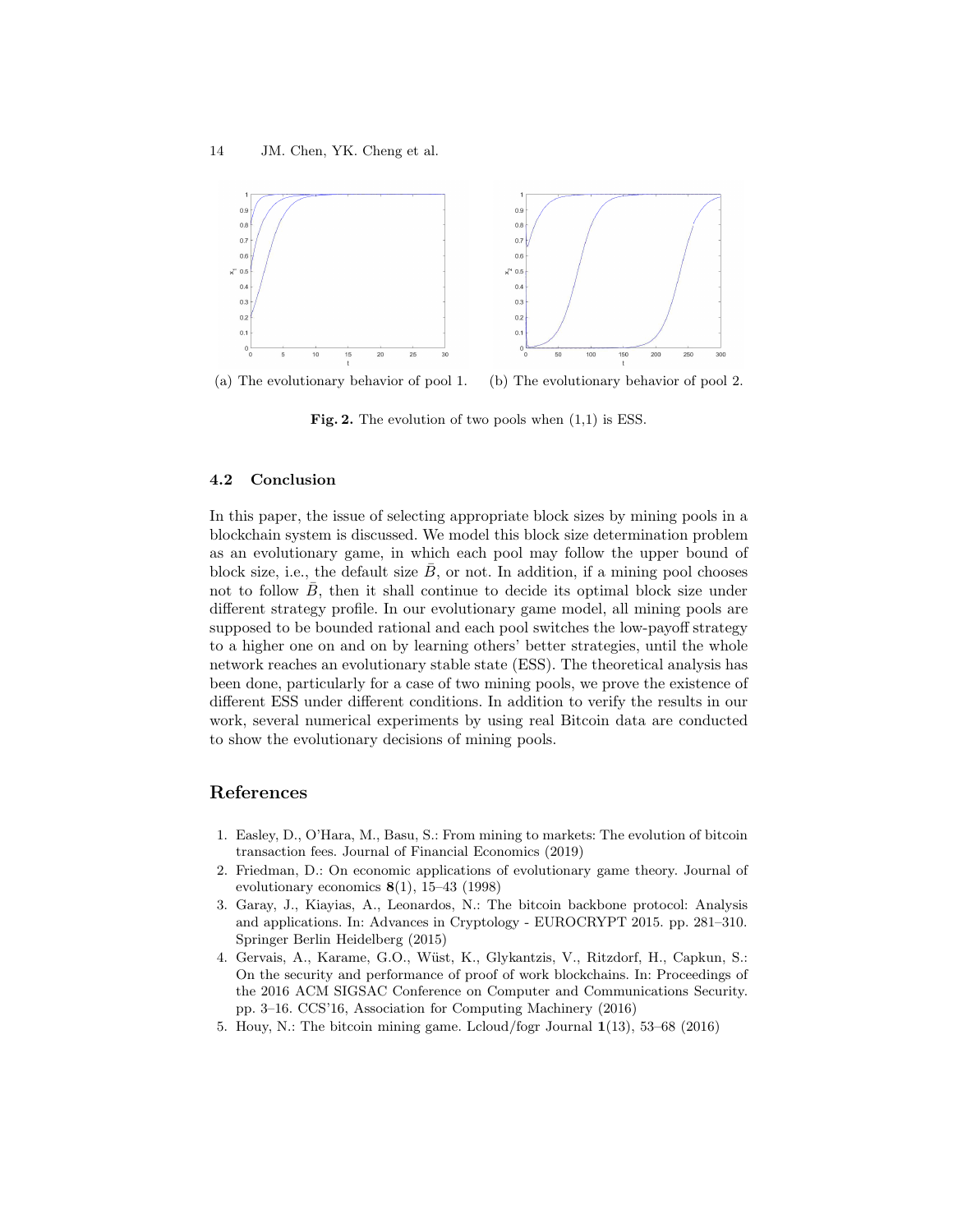- <span id="page-14-6"></span>6. Jiang, S., Wu, J.: Bitcoin mining with transaction fees: A game on the block size. In: 2019 IEEE International Conference on Blockchain (Blockchain). pp. 107–115 (2019)
- <span id="page-14-8"></span>7. Li, J., Kendall, G., John, R.: Computing nash equilibria and evolutionarily stable states of evolutionary games. IEEE Transactions on Evolutionary Computation 20(3), 460–469 (2016)
- <span id="page-14-4"></span>8. Liu, X., Wang, W., Niyato, D., Zhao, N., Wang, P.: Evolutionary game for mining pool selection in blockchain networks. IEEE Wireless Communications Letters 7(5), 760–763 (2018)
- <span id="page-14-1"></span>9. Lombrozo, E., Lau, J., Wuille, P.: Segregated witness (consensus layer) (2015), <https://github.com/bitcoin/bips/wiki/Comments:BIP-0141>
- <span id="page-14-0"></span>10. Nakamoto, S.: Bitcoin: A peer-to-peer electronic cash system (2008), <http://bitcoin.org>
- <span id="page-14-7"></span><span id="page-14-5"></span>11. NervosFans: Bitcoin transaction fee rules, <https://zhuanlan.zhihu.com/p/38479785>
- 12. Pan, D., Zhao, J.L., Fan, S., Zhang, Z.: Dividend or no dividend in delegated blockchain governance: A game theoretic analysis. Journal of Systems Science and Systems Engineering pp. 1861–9576 (2021)
- <span id="page-14-2"></span>13. Rizun, P.R.: A transaction fee market exists without a block size limit (2015), block Size Limit Debate Working Paper
- <span id="page-14-9"></span><span id="page-14-3"></span>14. TOKENVIEW: Bitcoin browser, <https://btc.tokenview.com/>
- 15. Zhang, R., Preneel, B.: On the necessity of a prescribed block validity consensus: Analyzing bitcoin unlimited mining protocol. In: Proceedings of the 13th International Conference on Emerging Networking EXperiments and Technologies. pp. 108–119. Association for Computing Machinery, New York, NY, USA (2017)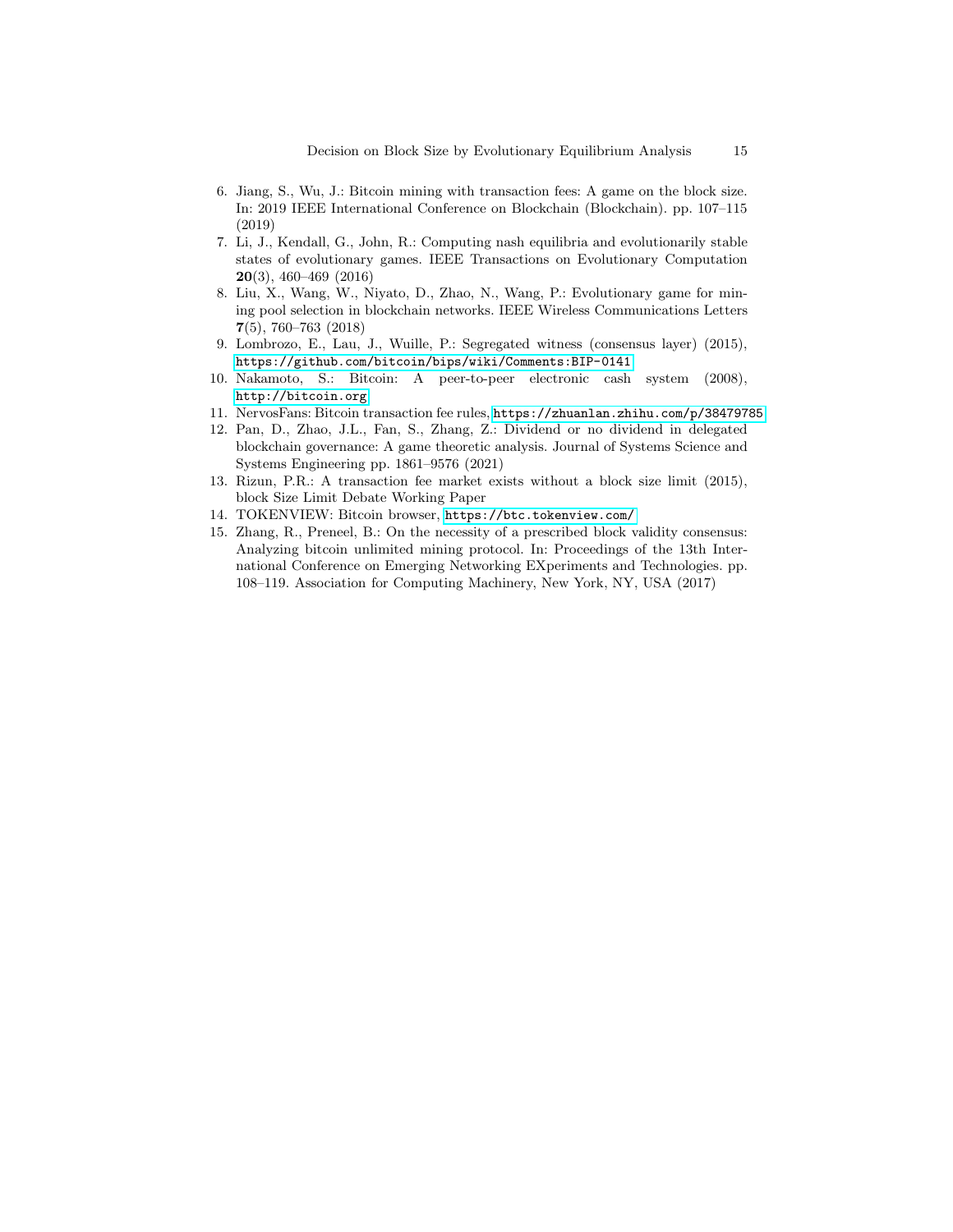## Appendix

#### A. Proof of Lemma [2](#page-8-0)

*Proof.* Because  $g(B_2)$  satisfies

$$
\frac{dU_1(B_1, B_2)}{dB_1} = \alpha - [\alpha + \lambda_1 \rho (R + \alpha g(B_2))] h_2 e^{\lambda_1 \rho(g(B_2) - B_2)} = 0,
$$

we have

<span id="page-15-0"></span>
$$
1 > g'(B_2) = \frac{\alpha + \lambda_1 \rho (R + \alpha g(B_2))}{2\alpha + \lambda_1 \rho (R + \alpha g(B_2))} > 0.
$$
 (22)

So  $g(B_2)$  is monotonically increasing with respect to  $B_2$ . Moreover, when  $B_2 =$  $0, U_1(B_1, 0) = (R + \alpha B_1)[1 - h_2 e^{\lambda_1 \rho B_1}],$  and for all  $B_1 \ge 0$ ,

$$
\frac{d^2U_1(B_1,0)}{dB_1^2} < 0, \text{ and } \frac{dU_1(B_1,0)}{dB_1}|_{B_1=0} < 0.
$$

It means that function  $U_1(B_1, 0)$  is strictly concave, and the maximal point  $g(0)$ is less than 0. Let us define an auxiliary function  $G(B_2) = g(B_2) - B_2$ . Since  $g'(B_2) < 1, G(B_2)$  decreases on interval  $[0, \infty)$ . Thus  $G(B_2) \leq G(0) < 0$  for all  $B_2 \geq 0$ , indicating  $g(B_2) < B_2$ .

## B. Proof of Theorem [1](#page-8-1)

*Proof.* Since  $\frac{\partial U_2}{\partial B_2}\big|_{B_2=\frac{1}{\lambda_1\rho}-\frac{R}{\alpha}}=0$  and  $\frac{\partial^2 U_2}{\partial B_2^2}<0$  for any block size of  $B_1, U_2$  is strictly concave and achieves its maximality at the boundary point of  $\bar{B}$  subject to the condition of  $\frac{1}{\lambda_1 \rho} - \frac{R}{\alpha} \geq \bar{B}$ . Thus if  $\frac{1}{\lambda_1 \rho} - \frac{R}{\alpha} \geq \bar{B}$ , then  $\bar{B}$  is the dominant strategy of pool 2. In addition, given pool 2's strategy of  $\overline{B}$ , the payoff function  $U_1$  only depends on  $B_1$ , denoted by  $U_1(B_1, \bar{B})$ . Since  $\widetilde{B}_1^*$  is the solution of  $dU_1(B_1,\bar{B})$  $\frac{(B_1,B)}{dB_1} = 0, U_1$  reaches its maximality at  $\widetilde{B}_1^*$  if  $0 \le \widetilde{B}_1^* < \overline{B}$ . Moreover,

$$
\frac{d^2U_1(B_1,\bar{B})}{dB_1^2} = -h_2\lambda_1\rho[2\alpha + \lambda_1\rho(R+\alpha B_1)]e^{\lambda_1\rho(B_1-\bar{B})} < 0,
$$

showing  $U_1$  is strictly concave with respect to  $B_1$ . Therefore,

$$
\pi_{12}^1 = U_1(\tilde{B}_1^*, \bar{B}) > \lim_{B_1 \to \bar{B}^-} U_1(B_1, \bar{B}) = h_1(R + \alpha \bar{B}) = \pi_{22}^1,
$$
\n(23)

meaning the best response of pool 1 is  $\widetilde{B}_1^*$ . Hence,  $(\widetilde{B}_1^*, \overline{B})$  is a strict Nash equilibrium. If  $\widetilde{B}_1^* \geq \bar{B}$ , then

$$
\pi_{22}^1 = h_1(R + \alpha \bar{B}) = \lim_{B_1 \to \bar{B}^-} U_1(B_1, \bar{B}) > \max_{B_1 \in [0, \bar{B})} U_1(B_1, \bar{B}),\tag{24}
$$

by the strict concavity of  $U_1$ . It means the best response of pool 1 is  $\overline{B}$ . So  $(\overline{B}, \overline{B})$ is a strict Nash equilibrium, if  $\widetilde{B}_1^* \geq \bar{B}$ . When  $\widetilde{B}_1^* < 0$ , the strict concavity of  $U_1$  ensures that  $U_1(B_1,\bar{B})$  decreases when  $B_1 \in [0,\bar{B}],$  and thus  $U_1(0,\bar{B}) =$  $\max_{B_1 \in [0,\bar{B}]} U_1(B_1,\bar{B})$ . Therefore, the best response of pool 1 is 0 and  $(0,\bar{B})$  is a strict Nash equilibrium if  $\widetilde{B}_1^* < 0$ .  $\frac{1}{1}$  < 0.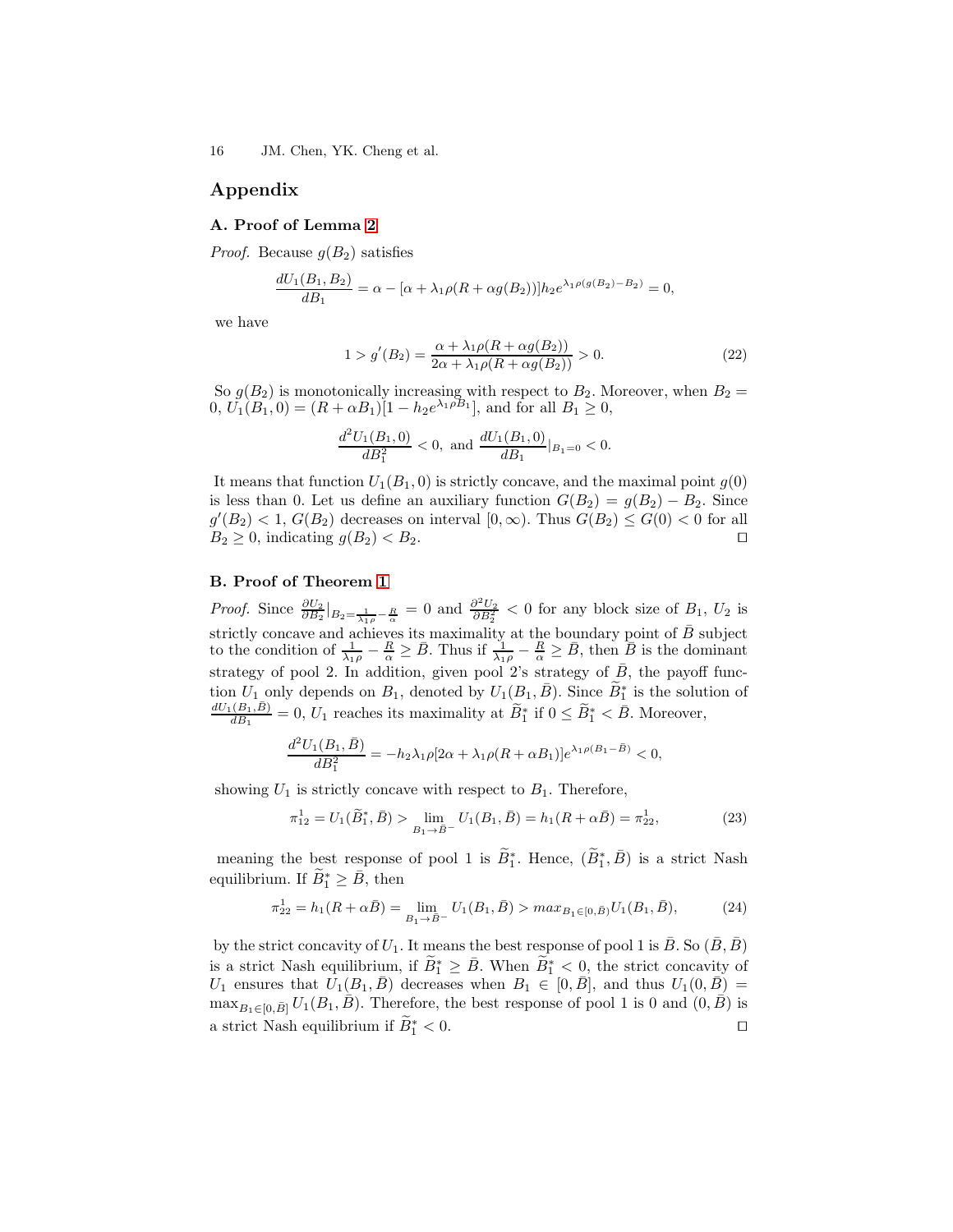## C. Proof of Fact 1.

*Proof.* It is not hard to see  $L > 0$  and  $M > 0$ . By the concavity of  $U_1(B_1, \overline{B})$ shown in the proof of Theorem [1,](#page-8-1)  $U_1(B_1, \bar{B})$  is monotonically decreasing when  $B_1 \in [\tilde{B}_1^*, \bar{B}]$ . Hence, if  $0 \le \tilde{B}_1^* < \bar{B}$ , then  $\pi_{12}^1 = U_1(\tilde{B}_1^*, \bar{B}) > U_1(\bar{B}, \bar{B}) = \pi_{22}^1$ ; and if  $\widetilde{B}_1^* < 0$ , then  $\pi_{12}^1 = U_1(0, \bar{B}) > U_1(\bar{B}, \bar{B}) = \pi_{22}^1$ . So  $K > 0$ .

If  $0 \leq \widehat{B}_1^* < \widetilde{B}_1^* < \bar{B}$ , let us define

$$
F(B_2) = (R + \alpha B_2)h_2 e^{\lambda_1 \rho (B_1^* - B_2)} = (R + \alpha B_2)h_2 e^{\lambda_1 \rho (g(B_2) - B_2)}.
$$

Then

$$
\frac{dF(B_2)}{dB_2} = h_2 \left[ \alpha + \lambda_1 \rho (R + \alpha B_2) (g'(B_2) - 1) \right] e^{\lambda_1 \rho(g(B_2) - B_2)} \n= h_2 \alpha e^{\lambda_1 \rho(g(B_2) - B_2)} \left[ \frac{2 - \lambda_1 \rho (B_2 - g(B_2))}{2\alpha + \lambda_1 \rho (R + \alpha g(B_2))} \right] > 0,
$$
\n(25)

where the inequality comes from  $0 < \lambda_1 \rho(B_2 - g(B_2)) = h_1 \frac{\rho(B_2 - g(B_2))}{T} < \frac{\rho B_2}{T} <$ 1, because the propagation time  $\rho B_2$  is no more than the interval  $T = 600 sec$ in each one-shot competition.  $F(B_2)$  is monotonically increasing with respect to B<sub>2</sub>. Therefore,  $\pi_{11}^2 = F(B_2^*) < F(\bar{B}) = \pi_{12}^2$ , and  $N < 0$ .

If  $\widehat{B}_1^* < \widetilde{B}_1^* < 0$ , let us define  $H(B_2) = (R + \alpha B_2)h_2e^{-\lambda_1\rho B_2}$ . Then

$$
\frac{dH(B_2)}{dB_2} = h_2 e^{-\lambda_1 \rho B_2} \left[ \alpha - (R + \alpha B_2) \lambda_1 \rho \right]. \tag{26}
$$

Clearly,  $H(B_2)$  decreases when  $B_2 \in [B_2^*, \overline{B}]$ , and thus  $\pi_{11}^2 = F(B_2^*) > F(\overline{B}) =$  $\pi_{12}^2$ . So we have  $N = \pi_{11}^2 - \pi_{12}^2 > 0$ .

If  $\widehat{B}_1^* < 0 < \widetilde{B}_1^* < \overline{B}$ , then

$$
N = \left[R + \alpha \left(\frac{1}{\lambda_1 \rho} - \frac{R}{\alpha}\right)\right] h_2 e^{-\lambda_1 \rho \left(\frac{1}{\lambda_1 \rho} - \frac{R}{\alpha}\right)} - [R + \alpha \bar{B}] h_2 e^{\lambda_1 \rho \left(\tilde{B}_1^* - \bar{B}\right)}
$$
  
=  $h_2 e^{-\lambda_1 \rho \left(\frac{1}{\lambda_1 \rho} - \frac{R}{\alpha}\right)} \left[\frac{\alpha}{\lambda_1 \rho} - (R + \alpha \bar{B}) e^{\lambda_1 \rho \left(\tilde{B}_1^* - \bar{B} - \frac{R}{\alpha}\right) + 1}\right].$ 

Clearly,

$$
N = \pi_{11}^2 - \pi_{12}^2 = \begin{cases} < 0, & \text{if } \lambda_1 \rho(\frac{R}{\alpha} + \bar{B})e^{\lambda_1 \rho(\tilde{B}_1^* - \bar{B} - \frac{R}{\alpha}) + 1} > 1; \\ > 0, & \text{if } \lambda_1 \rho(\frac{R}{\alpha} + \bar{B})e^{\lambda_1 \rho(\tilde{B}_1^* - \bar{B} - \frac{R}{\alpha}) + 1} < 1. \end{cases}
$$

## D. Proof of Theorem [3.](#page-11-0)

*Proof.* Since  $\frac{\partial U_2}{\partial B_2}\big|_{B_2=\frac{1}{\lambda_1\rho}-\frac{R}{\alpha}}=0$  and  $\frac{\partial^2 U_2}{\partial B_2^2}<0$  for  $0\leq B_1\leq \bar{B}$ ,  $U_2$  is strictly concave and achieves its maximality at  $B_2 = 0$  subject to  $\frac{1}{\lambda_1 \rho} - \frac{R}{\alpha} \leq 0$  and  $0 \le B_2 \le \bar{B}$ , thus  $U_2(B_1, 0) > U_2(B_1, \bar{B})$  for any  $0 \le B_1 \le \bar{B}$ .

⊓⊔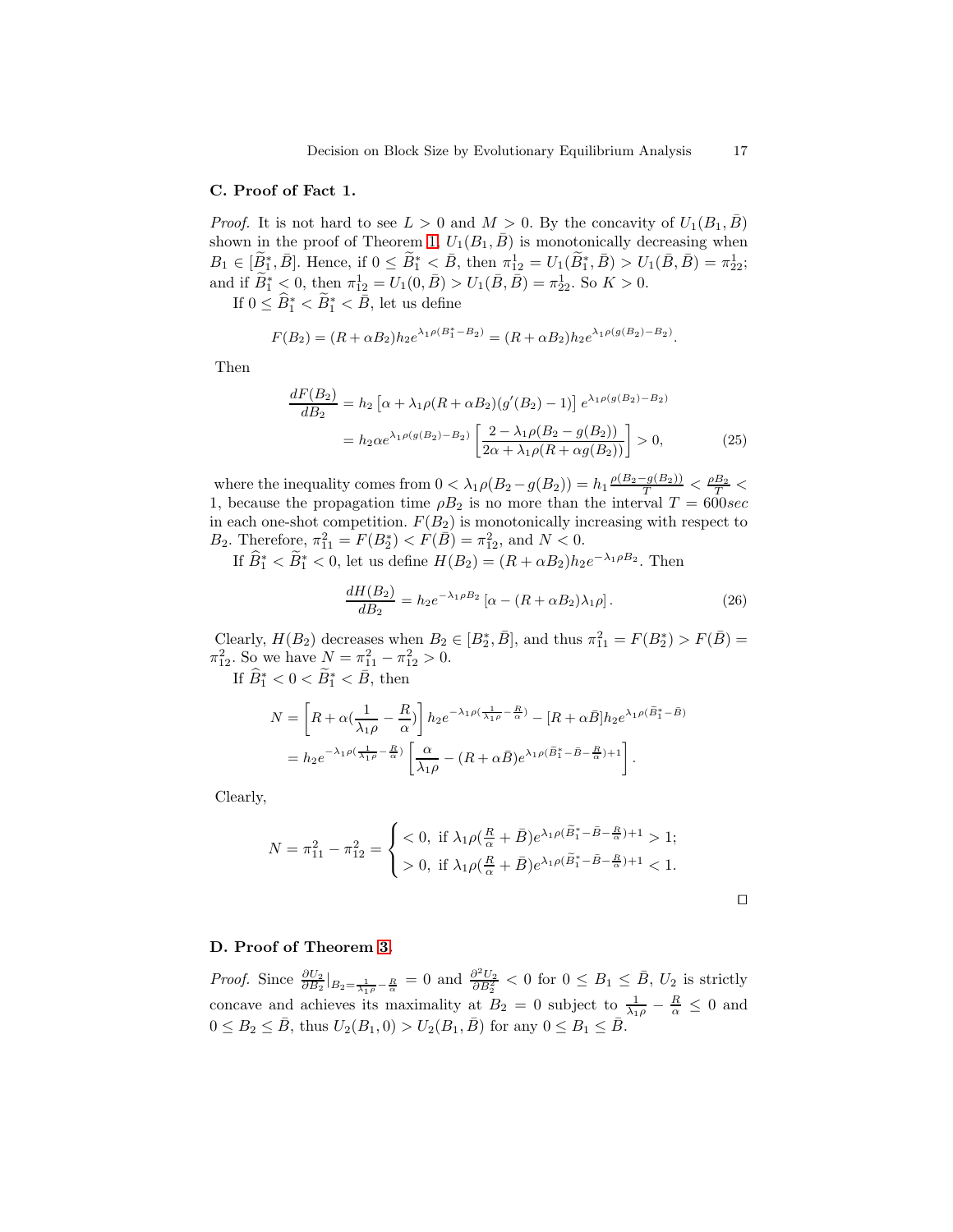Let us consider the utility function of pool 1  $U(B_1, 0)$  when  $B_2 = 0$ . Then

$$
\frac{dU_1(B_1,0)}{dB_1} = \alpha - h_2 e^{\lambda_1 \rho B_1} [\alpha + \lambda_1 \rho (R + \alpha B_1)] \le \alpha [1 - h_2 e^{\lambda_1 \rho B_1} (2 + \lambda_1 \rho B_1)]
$$
  
<  $\alpha (1 - 2h_2) < 0;$ 

where the first inequality is true from the condition of  $\frac{1}{\lambda_1 \rho} - \frac{R}{\alpha} \leq 0$ , the second one is correct due to  $0 < \lambda_1 \rho B_1 < 1$ , and the last one is from the assumption that  $1/2 < h_2 < 1$ . Therefore,  $U_1(B_1, 0)$  achieves its maximality at point  $(0, 0)$ . This result also verifies that the conclusion that " a miner with less mining power prefers a smaller block size in order to optimize his payoff" in [\[6\]](#page-14-6).

Recall that  $\widetilde{B}_1^*$  is obtained from  $\frac{dU_1(B_1,\bar{B})}{dB_1} = 0$ . Because  $\frac{d^2U_1(B_1,\bar{B})}{dB_1^2} < 0$ ,  $U_1(B_1, \bar{B})$  is strictly concave on  $B_1$  when  $B_2 = \bar{B}$ . Thus,  $B_1 = 0$  is the maximal point if  $\tilde{B}_1^* \leq 0$ ;  $B_1 = \tilde{B}_1^*$  is the maximal point if  $0 < \tilde{B}_1^* < \bar{B}$ ; and  $B_1 = \bar{B}$ achieves the maximum of  $U_1(B_1, \bar{B})$  if  $\widetilde{B}_1^* \geq \bar{B}$ .

To be specific, when  $\widetilde{B}_1^* \leq 0$ , the block size game is similar to a Prisoner's Dilemma (Table [3\)](#page-17-0). It is obvious that the best response of pool 1 to  $B_2 = \overline{B}$ is  $B_1 = 0$ , due to  $U_1(0, \overline{B}) > U_1(\overline{B}, \overline{B})$ . However, for any  $B_1 \geq 0$ , the optimal strategy of pool 2 is  $B_2 = 0$ . Hence, the strategy profile  $(0,0)$  is a strict NE if  $\widetilde{B}_1^* \leq 0.$ 

<span id="page-17-0"></span>**Table 3.** The payoff matrix under the condition of  $\widetilde{B}_1^* \leq 0$ .

|                 | $B_2 = 0$            | $B_2=B$                                        |
|-----------------|----------------------|------------------------------------------------|
| $B_1 = 0$       | $U_1(0,0), U_2(0,0)$ | $U_1(0,\bar{B}), U_2(0,\bar{B})$               |
| $B_1 = \bar{B}$ |                      | $U_1(\bar{B}, \bar{B}), U_2(\bar{B}, \bar{B})$ |

When  $\widetilde{B}_1^* \geq \bar{B}$ ,  $U_1(B_1, \bar{B})$  reaches its maximum at point  $B_1 = \bar{B}$ . Then the corresponding payoff matrix is shown in Table [4.](#page-17-1) Since  $U_i(0,0) < U_i(\bar{B}, \bar{B}), i =$ 1, 2, the strategy profile  $(\bar{B}, \bar{B})$  is a strict NE if  $\widetilde{B}_1^* \geq \bar{B}$ .

<span id="page-17-1"></span>**Table 4.** The payoff matrix under the condition of  $\widetilde{B}_1^* \geq \overline{B}$ .

|                 | $B_2 = 0$    | $B_2=B$                                        |
|-----------------|--------------|------------------------------------------------|
| $B_1 = 0$       | $Rh_1, Rh_2$ |                                                |
| $B_1 = \bar{B}$ |              | $(R+\alpha \bar{B})h_1, (R+\alpha \bar{B})h_2$ |